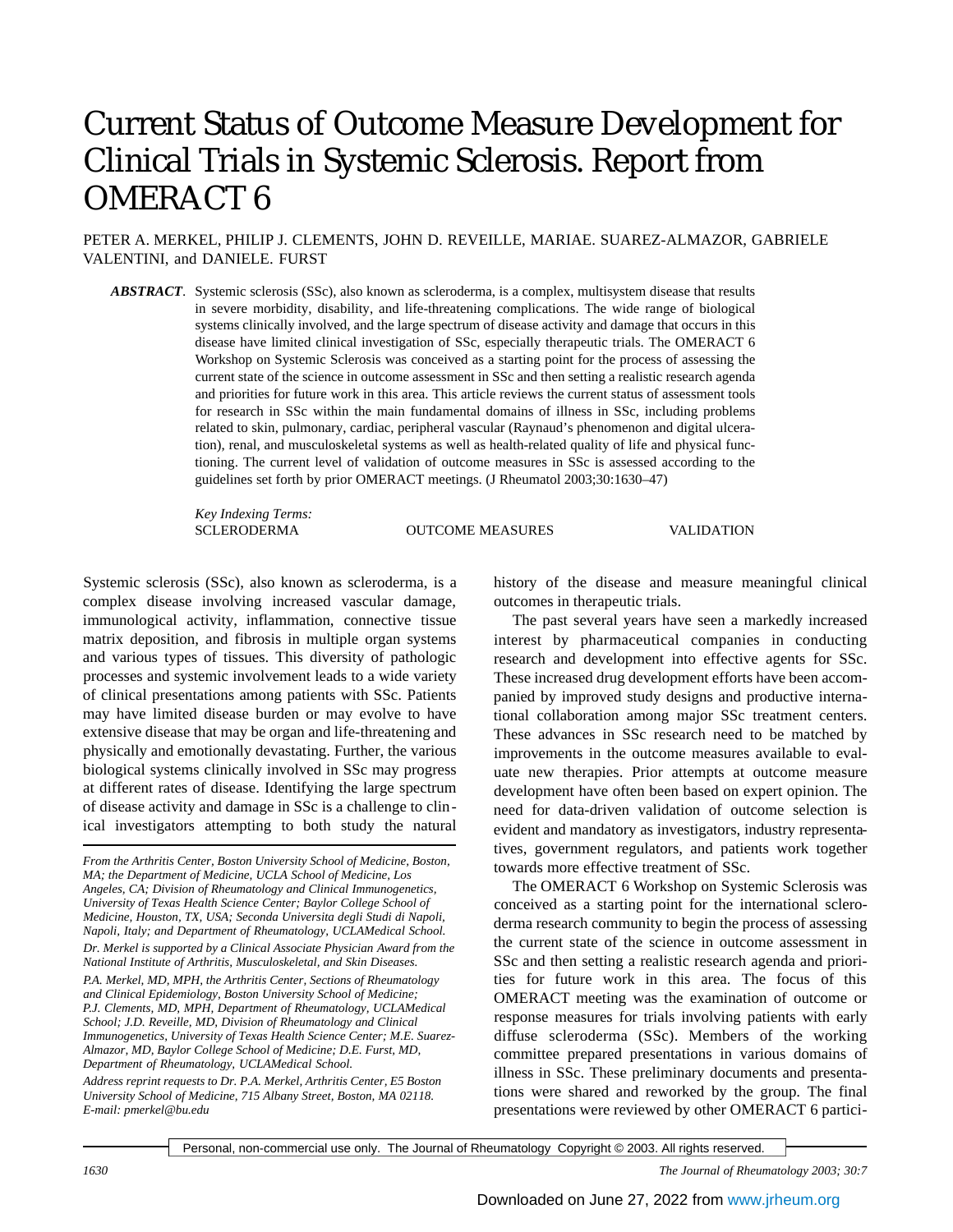pants and important expert feedback was received from people outside scleroderma research.

This article reviews the current status of a number of SSc outcome assessments as based on published data. The domains of illness addressed include problems related to skin, pulmonary, cardiac, peripheral vascular (Raynaud's phenomenon and digital ulcerations), renal, and musculoskeletal systems as well as health-related quality of life and physical functioning. Although other areas of disease certainly exist, these represent the most common organ systems involved by SSc. The various domains of illness are discussed separately since trials are often aimed at only one organ system. There is also a need to develop measures of overall disease activity, and such efforts are under way as well.

Each section in this report outlines the current level of validation of outcome measures in SSc according to the guidelines set forth by prior OMERACT meetings<sup>1</sup>. The goal is that each outcome measure in SSc meets the standards of the "OMERACT Filter"<sup>2,3</sup> of truth (face, content, construct, and criterion validity), discrimination (reliability and sensitivity to change), and feasibility. Since construct validity is often difficult to assess, convergent and divergent validity are often evaluated instead. Although outcome measure development, including for SSc, often begins with expert opinion of logical and practical measures, OMERACT strives to be a data-driven process.

The measures in this article are each summarized and judged based mostly on the evidence of their validity and utility derived from research data. The quality of these data is also evaluated. Five components of validation are rated based on the currently available data, as follows: A measure is considered "validated" if proper data are available that confirm the particular component of validity. A measure is "partially validated" if there are some but not complete data available regarding a component of validity. A measure is deemed "not tested" if no data are available to evaluate the measure. A measure is considered "not valid" if proper data are available to test the component of validity, and the results show the measure not to meet appropriate criteria. Additionally, feasibility is subjectively rated as "excellent," "good," or "poor" based on the measure's ease of use, cost effectiveness, availability in different centers, and overall practicality.

Each section of this article ends with a discussion of suggested areas or directions for future research, based on priorities established by participants of OMERACT 6.

#### **Outcome Measures for Skin Involvement in Systemic Sclerosis**

Thickening of the dermis and subcutaneous tissues is one of the earliest clinical events in the skin in SSc. Initially the skin thickens secondary to edema and infiltration of excess collagen. In the years that follow, the skin softens or thins in many patients, particularly those who develop widespread skin thickening. Several groups have shown that assessment of skin thickness by clinical palpation has a good correlation with the weights of uniform diameter skin core biopsies (convergent validity) $4.5$ . These and other data suggest that assessing skin thickness by clinical palpation by a trained observer is an accurate, noninvasive method for assessing skin thickness. Table 1 lists the main outcome measures investigated for skin disease in SSc and the current status of validation according to the OMERACT guidelines.

*Skin scoring*. Three methods for assessing skin involvement by clinical palpation have not only been proposed, but also have been at least partially validated: modified Rodnan skin (thickness) score (MRSS), Kahaleh skin (thickness) score and the UCLA skin (tethering) score<sup>6-10</sup>. All 3 methods for assessing thickness/tethering make clinical sense (face validity). Since all 3 assess multiple anatomic areas, they assess skin involvement in a global or total organ sense (content validity). Interobserver test-retest reliability has been quantified and found acceptable for all 3 methods, while intraobserver reliability has been quantified and found acceptable for the MRSS and the UCLA skin score<sup>6,8,10,11</sup>. For example, the inter- and intraobserver coefficients of variation were shown to be 25% and 12% for the MRSS in one study<sup>10</sup>, and 8% and 6% for the UCLAskin score in its initial report<sup>7</sup>. All 3 methods have demonstrated sensitivity to change in longitudinal cohort or parallel randomized controlled studies (discriminant validity)<sup>7,12-18</sup>. For example, the MRSS declined 5.4 units over 2 years from a baseline value of  $20.4$  in the penicillamine trial<sup>15</sup>; the UCLA skin score declined 3.8 units over 3 years from a baseline value of 13.1 units in the chlorambucil trial<sup>7</sup>; and the Kahaleh skin score declined 5.9 units over 10 months from a baseline value of 21.3 in the photopheresis trial<sup>13</sup> (all changes  $p <$ 0.05). While all 3 skin scoring methods distinguish diffuse from limited SSc, only the MRSS and the UCLAskin score have been shown to be useful in predicting which patients are at risk of developing scleroderma renal crisis and early mortality (divergent validity)<sup>7,8,12,17,19</sup>. The absolute value of, and the changes in, MRSS have been shown to correlate with the absolute value of, and changes in, other features of the disease including oral aperture, functional disability, handspread, finger-to-palm distance, joint tenderness, and survival (convergent validity) $17,20,21$ . The other 2 skin score techniques have not been evaluated for convergent validity. Skin scoring requires training, and the interobserver variability is quite high. Validity has been established only when the same investigator assesses a subject throughout the trial. *Skin biopsies.* The weights of the skin cores obtained by uniform diameter skin biopsies correlated well with skin thickness scoring in the 2 studies reported: correlation coefficient of 0.81 for Rodnan's original technique, which measured 5 degrees of thickness by clinical palpation and 0.55 for a more recent Rodnan version, which measured 4 degrees of thickness by clinical palpation<sup>4,5</sup>. The mean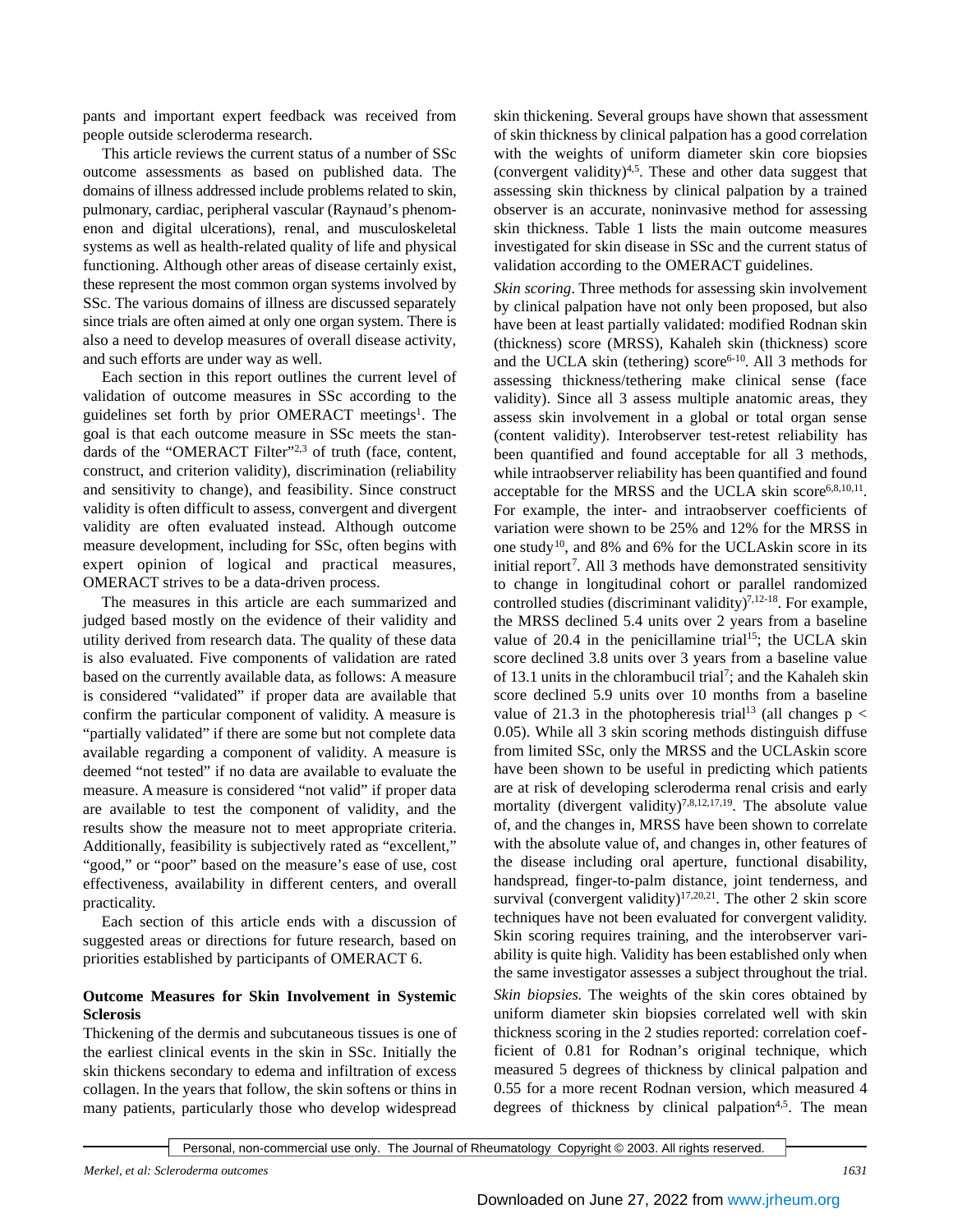| Table 1. Validation of outcome measures for skin disease in systemic sclerosis. |  |  |  |  |
|---------------------------------------------------------------------------------|--|--|--|--|
|                                                                                 |  |  |  |  |

| <b>Outcome Measure</b>                                              | Face Validity |    |           | Content Validity Criterion Validity Discriminant Validity<br>(Credibility) (Comprehensiveness) (Accuracy) (Sensitivity to Change) (Biological Sense) | <b>Construct Validity</b> | Feasibility | Ready for Use<br>in Clinical<br>Trials? |
|---------------------------------------------------------------------|---------------|----|-----------|------------------------------------------------------------------------------------------------------------------------------------------------------|---------------------------|-------------|-----------------------------------------|
| Modified Rodnan                                                     |               |    |           |                                                                                                                                                      | V                         | Good        | Yes                                     |
| skin score9-12, 15-17,20, 21<br>Kahaleh skin score <sup>6, 13</sup> | V             |    | V         | V                                                                                                                                                    | NT                        | Good        | N <sub>0</sub>                          |
| UCLAskin score <sup>7, 8, 11, 18</sup>                              | V             |    | V         |                                                                                                                                                      | PV                        | Good        | N <sub>0</sub>                          |
| Punch core biopsy <sup>4, 5</sup>                                   | V             | PV | <b>NT</b> | <b>NT</b>                                                                                                                                            | PV                        | Good        | N <sub>0</sub>                          |
| Ultrasound of skin<br>thickness <sup>22</sup>                       | v             | PV | PV        | <b>NT</b>                                                                                                                                            | PV                        | NT          | N <sub>0</sub>                          |

V: validated; PV: partially validated; NT: not tested.

weights of the cores were lower in limited than in diffuse SSc (divergent validity). Since the technique has been applied only to forearms, it has not yet been validated in multiple skin areas (content validity). It has not been tested for convergent validity (except for the correlation with skin thickness scoring by clinical palpation), and test-retest studies have not been performed. Skin biopsy has face validity, is feasible, and can be learned and performed easily.

There has also been some work on quantifying collagen and other connective tissue matrix components in skin biopsies for use as a clinical trial outcome measure. However, these techniques are not standardized, nor have validation studies been done to date.

*Ultrasound*. Ultrasound (using 20 MHz frequency) has been studied in one report that demonstrated a difference between limited and diffuse SSc (divergent validity)<sup>22</sup>. Although 3 body locations were studied, other frequently affected body areas were not. Interobserver reliability was high and there was good correlation between local MRSS and ultrasound readings (accuracy and convergent validity). Ultrasound was not compared to other related outcome response measures or skin techniques other than the MRSS (convergent validity), but it does make clinical sense as a measure of skin thickness. Since the study was cross-sectional, no testing over time was reported. The technique is sophisticated and results came from one center only, therefore, feasibility remains a question.

*Other skin assessment techniques.* New techniques for assessment of skin disease in SSc are under investigation for use in clinical trials including measures of skin elasticity<sup>23</sup>, durometer measurements of hardness<sup>24</sup>, spectrophotometry<sup>24</sup>, and serum markers of connective tissue metabolism. However, there are not enough data on these new methodologies to comment on their validity.

*Conclusions and future directions of research*. Of the 3 methods using clinical palpation to assess skin involvement, only the MRSS is ready for use in clinical trials as a fully validated outcome or response measure. At this time ultra-

sound, skin biopsy, or other investigational techniques cannot be considered validated outcome or response measures for clinical trials. The OMERACT 6 workshop determined that the future direction of research should include (1) methods to make skin scoring more precise and reliable (e.g., training, 2 blinded measurers); (2) a comparisons of the Kahaleh, UCLA, and MRSS methods with respect to all aspects of validity; and (3) further development and validation of skin biopsies, ultrasound, and new techniques to measure skin involvement in SSc.

# **Outcome Measures for Lung Involvement in Systemic Sclerosis**

Lung disease, which in SSc includes interstitial lung disease (ILD) and pulmonary artery hypertension (PHT) together, is now the leading cause of death in SSc<sup>25,26</sup>. Infiltration of the interstitium of the interalveolar septae by inflammatory cells and excessive collagen are the processes that lead to ILD typical of SSc. These processes lead to: (1) stiffening of the lung tissues and resulting loss of vital capacity and (2) distortion of the lung architecture with resulting mismatch of functional alveoli and arterioles and decreased diffusing capacity for carbon monoxide (DLCO). As fibrosis progresses, traction bronchiectasis, honeycombing, and fibrotic strands become evident and fewer intact alveoli remain perfused. The more the lung is damaged, the more the patient notes impaired function, reduced quality of life, decreased ability to exercise, and shortened lifespan<sup>26</sup>.

The pulmonary vasculature can also be adversely affected in SSc. Disease of the pulmonary vasculature may be the result of either or both of 2 processes: (1) a progressive, obliterative-obstructive vasculopathy (typical of SSc), which is characterized by intimal proliferation and adventitial scarring/fibrosis, and (2) infiltration of the interstitium by inflammatory cells and fibrosis, which causes destruction of alveoli and pulmonary vessels. The result is that the pulmonary vascular supply is diminished enough that the pulmonary vascular bed cannot expand to meet the increased cardiac output that exercise demands. The right side of the heart must exert ever greater force to push blood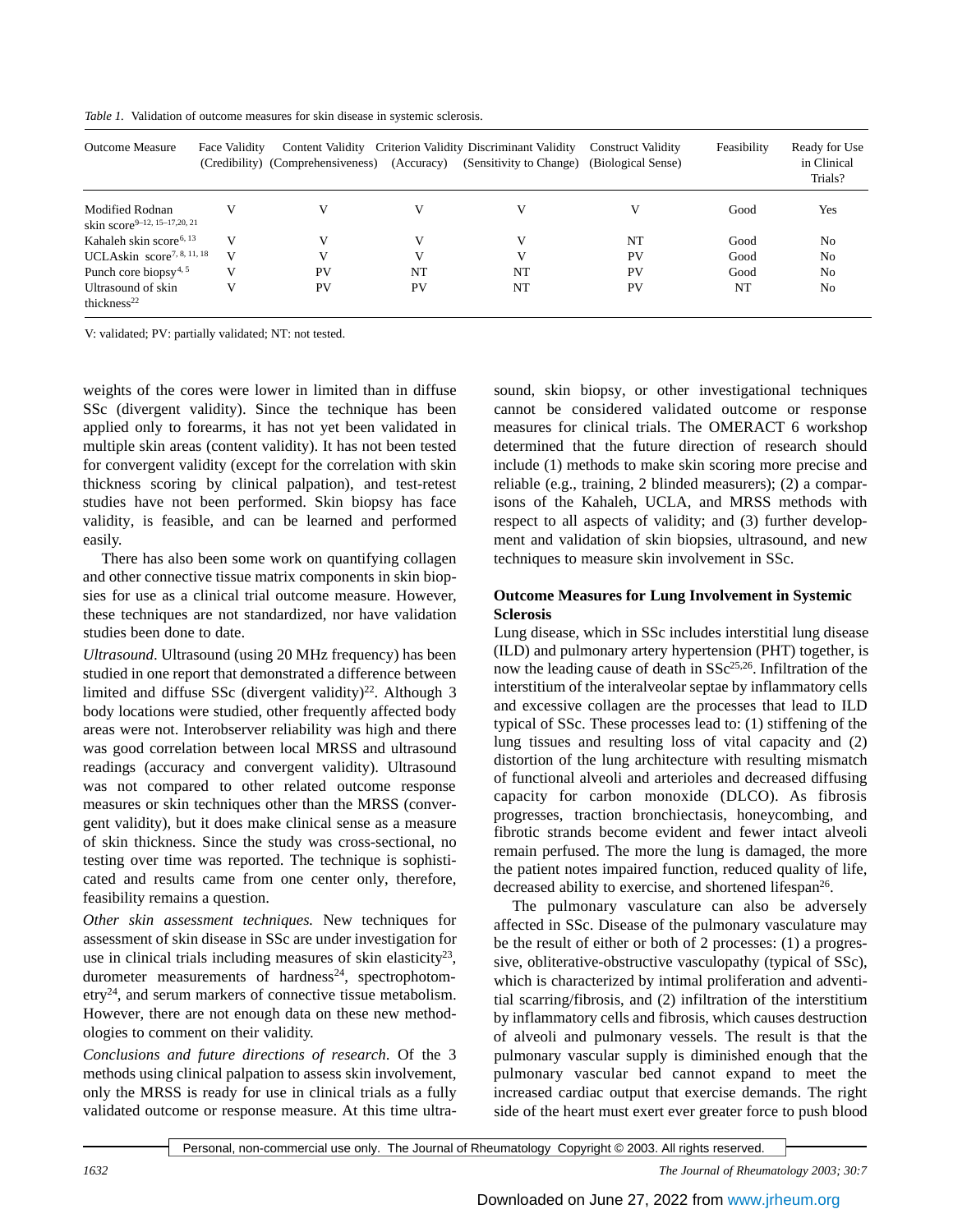through the lungs. This may give rise to PHT, which initially occurs primarily during exercise but eventually occurs even at rest $^{26}$ .

Table 2 lists the main outcome measures investigated for lung disease in SSc and the current status of validation according to the OMERACT guidelines.

*Vital capacity*. Vital capacity is often used as a surrogate for distensibility of the lung, although chest wall weakness and poor patient effort may confound the interpretation. As the lung loses distensibility, the vital capacity declines. The validity of vital capacity as an outcome measure in SSc has been assessed in multiple studies<sup>25,27-47</sup>.

*Diffusing capacity for carbon monoxide*. Factors that affect the alveoli as well as the pulmonary vasculature may influence (i.e., diminish) the DLCO, largely by increasing the mismatch between arteriolar blood supply and the alveolar airspaces. The validity of DLCO has been assessed and confirmed in  $SSc^{26-38,41,42,48-57}$ . Its reproducibility is not as good as that of the vital capacity and its variability is wider, especially if performed in laboratories that lack strict quality control of procedures<sup>56</sup>. Because both interstitial and pulmonary vascular involvement may affect DLCO, its utility to assess interstitial or pulmonary vascular involvement separately may be confounded.

*High-resolution chest computed tomography (HRCT)*. The hope for HRCT is that it can provide a diagnosis of inflammation noninvasively ("ground-glass opacification") and that the degree and extent of inflammation and scarring can be quantified. HRCT has been assessed and its validity has been confirmed primarily in idiopathic ILD, and to a lesser extent in SSc<sup>27,29,36,37,50,52,58-62</sup>. The technique is widely available and fairly easily learned. However, centers that are less experienced, less standardized, and use older equipment may demonstrate increased variability. Therefore, standardization of centers is absolutely essential. Although fibrosis on HRCT has fair to good correlation with fibrosis as seen in pathologic lung specimens ( $r = 0.53$ ), the correlation of "ground-glass opacifications" on HRCT with "inflammation" on lung specimens (the gold standard) was much lower  $(0.27)^{58}$ .

*Bronchoalveolar lavage (BAL).* The hope for BAL is that it can assess "inflammation" in the alveoli in a less invasive manner than an open lung biopsy. Its validity has been assessed and confirmed in idiopathic ILD and in SSc<sup>35,45,46,50,52,63-65</sup>. When BAL has been repeated over time, the differential cell counts did not change consistently<sup>66</sup>. Its reliability has not otherwise been assessed. The correlation of inflammatory findings from BAL (polymorphonuclear and eosinophilic leukocytes in particular) and histopathologic specimens from open lung biopsy was low  $(r \ 0.29)^{63}$ . Although the technique of BAL is widely available, great care is essential for standardization in the performance of the BAL and the interpretation of cell differential counts, especially in multicenter trials.

*Plain chest radiograph*. Because of its superiority in detecting early interstitial disease (either inflammatory or fibrotic), HRCT has superseded plain chest radiography in the diagnosis and measurement of response in SSc lung disease<sup>12,28,36,43,52,67</sup>.

*Dyspnea indices*. The dyspnea indices were initially developed for grading lung and heart disease from other causes, but they have recently been applied to SSc. These questionnaires ask the patient to determine what degree of physical activity leads to dyspnea (i.e., walking on the flat, climbing up a gently sloping hill, climbing 3 flights of stairs). The Borg index assesses dyspnea immediately after patients complete the 6 minute walk distance test. Other indices (i.e., Mahler, the pulmonary visual analog scale of the scleroderma Health Assessment Questionnaire) allow overall assessment of dyspnea with daily activities. The answers

*Table 2.* Validation of outcome measures for lung disease in systemic sclerosis.

| <b>Outcome Measure</b>                                                   | Face Validity | <b>Content Validity</b><br>(Credibility) (Comprehensiveness) | (Accuracy) | Criterion Validity Discriminant Validity Construct Validity<br>(Sensitivity to Change) (Biological Sense) |    | Feasibility | Ready for Use<br>in Clinical Trials? |
|--------------------------------------------------------------------------|---------------|--------------------------------------------------------------|------------|-----------------------------------------------------------------------------------------------------------|----|-------------|--------------------------------------|
| $FVC^{25, 27-47}$                                                        | V             | V                                                            | V          | V                                                                                                         | V  | Good        | Yes                                  |
| $DLCO^{26,27-38,41,42,48-57}$                                            | V             | V                                                            | PV         | V                                                                                                         | V  | Good        | No                                   |
| $HRCT^{27,29,36,37,50,52,58-62}$                                         | V             | PV                                                           | PV         | PV                                                                                                        | PV | Good        | N <sub>o</sub>                       |
| BAL <sup>35,45,46,50,52,63-66</sup>                                      | V             | NT                                                           | NT         | NT                                                                                                        | PV | Good        | No                                   |
| Chest radiograph <sup>36,52,67</sup>                                     | V             | <b>NV</b>                                                    | <b>PV</b>  | <b>NV</b>                                                                                                 | PV | Good        | N <sub>o</sub>                       |
| Dyspnea indices <sup>34,38,44,68-72</sup>                                | V             | PV                                                           | PV         | <b>PV</b>                                                                                                 | PV | Good        | N <sub>0</sub>                       |
| Exercise tests <sup>27-30,32,33,37,38,43,</sup><br>44, 47, 49, 68, 72-74 | V             | PV                                                           | PV         | PV                                                                                                        | PV | Fair        | No                                   |
| 6-min walk distance test<br>32,34,69-71,73,74                            | V             | PV                                                           | V          | PV                                                                                                        | PV | Good        | N <sub>0</sub>                       |
| Right heart catheterization<br>55,69-71,73,75-78                         | V             | V                                                            | V          | V                                                                                                         | V  | Good        | Yes                                  |
| $2-D/M-mode$<br>echocardiogram <sup>55,75</sup>                          | V             | NT                                                           | <b>PV</b>  | NT                                                                                                        | PV | Good        | N <sub>0</sub>                       |

V: validated; PV: partially validated; NT: not tested; NV: not valid.

Personal, non-commercial use only. The Journal of Rheumatology Copyright © 2003. All rights reserved.

*Merkel, et al: Scleroderma outcomes 1633*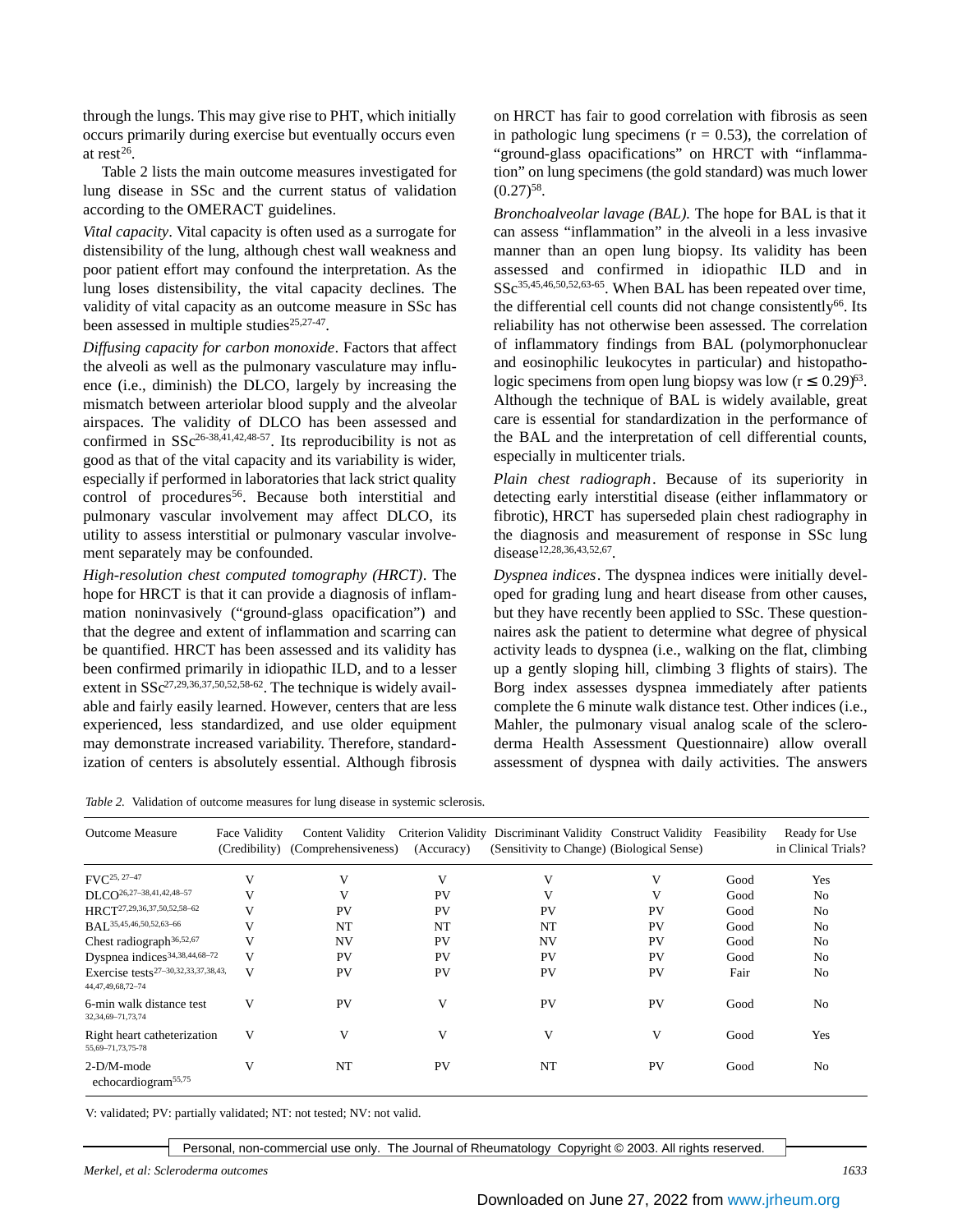may be recorded on visual analog or Likert scales. Their validity has been partially assessed in ILD and in PHT<sup>34,38,44,68-72</sup>. Dyspnea indices need to be further tested and validated in SSc, particularly in those SSc patients with ILD.

*Exercise tests*. Several exercise techniques have been developed to test patients with cardiac or pulmonary diseases, including SSc ILD and pulmonary vascular disease. The maximal cardiopulmonary stress test employs gradually increasing degrees of exercise (commonly on a bicycle ergometer) until the patient reaches their maximum exercise capacity, at which time measurements of the maximum  $O<sub>2</sub>$ consumption (Max VO<sub>2</sub>), arterial  $O_2$  saturation, and other variables are determined. Although reproducibility and reliability have been quite good in idiopathic pulmonary fibrosis and healthy controls (at least at individual investigating sites) $43,44$ , these have been less than adequately tested in SSc. Construct validity is excellent in idiopathic ILD but has not been well tested in the ILD of  $SSc^{27-30,32,33,37,38,49,68,72-74}$ . They have shown sensitivity to change in PHT (both worsening and improving) and in ILD (primarily worsening, with lesser degrees of improving) $47,73$ . Unless they are rigorously standardized, these techniques may have restricted use in multicenter studies. Whether they can be applied to the SSc population at large is not clear. Given that many SSc patients have musculoskeletal problems, joint contractures, fatigue, and deconditioning, exercise testing needs to be evaluated in SSc directly.

*The 6 minute walk distance test.* The 6 min walk distance test has been quite useful in the development, US Food and Drug Administration (FDA) approval, and marketing of drugs for treatment of PHT. Although originally developed for testing patients with congestive heart failure and "pulmonary" diseases, it has more recently found favor in the investigation of PHT. Because patients responded with improved distance walked in 6 min (sensitivity to change) in response to therapy, the test has been used as the primary outcome measure justifying FDAapproval for epoprostenol and bosentan for SSc-related PHT<sup>69-71</sup>. After patients have had 3 training walks, reproducibility-reliability measurements are good to excellent<sup>74</sup>. It has good construct validity for PHT $34,69-71,73,74$ , but construct validity has not been well studied in the ILD of SSc. It has good face validity, is easily learned and used, and is readily available at investigational sites $74$ .

*Right heart catheterization*. Right heart catheterization (RHC) is the gold standard for measurement of pulmonary artery pressure, pulmonary vascular resistance, pulmonary capillary wedge pressure, right atrial pressure, and cardiac  $index^{31,45-47,49,51-55,69-71,73,75-78}$  Its greatest benefits are in documenting PHT and in evaluating the response of PHT to therapy45-47,49,53,54,69-71,73,77,78. RHC measurements have been assessed and their validity in pulmonary hypertension (both

primary and SSc-related) confirmed<sup>31,45-47,49,51,54,55,69-</sup> 71,73,75,78. Even though RHC is readily available, its use requires rigorous standardization among clinical centers and is an invasive technique.

*Echocardiogram.* Because RHC is invasive and not suited for repeated or frequent outpatient assessment of pulmonary artery pressures, the use of less invasive, more easily performed techniques for measuring such as echocardiography are being explored. In contrast to RHC, however, echocardiography cannot distinguish between elevated pulmonary artery pressures resulting from primary pulmonary vascular disease or from elevation secondary to left heart dysfunction<sup>55</sup>. Because of technical shortcomings, a direct reading of pulmonary artery pressures may not be possible with echocardiography in upwards of 20–30% of patients<sup>75</sup>. Although its accuracy has been tested against RHC (the gold standard)<sup>75</sup>, its test-retest reliability has not been validated in SSc. The validity of the echocardiogram otherwise has been partially confirmed in measuring pulmonary artery pressures in SSc<sup>75</sup>.

*Conclusions and future directions of research.* Of the several potential lung and pulmonary vascular response measures discussed, only forced vital capacity and RHC have been fully validated as response measures for clinical trials in early diffuse scleroderma. Current trials in lung disease in SSc will help further validate some other measures, including HRCT, echocardiography, and dyspnea indices. The OMERACT 6 workshop identified the following for the future direction of research: (1) consider combining cardiac and pulmonary components of SSc for outcome assessment; (2) determine if the 6 minute walk test, maximal and submaximal exercise tests, and/or other physical/functional measures should be used as surrogates for cardiopulmonary involvement in SSc; (3) investigate the utility and validity of newer tests of cardiopulmonary function in SSc such as positron emission tomography, magnetic resonance imaging, and magnetic resonance angiography; (4) complete the validation of DLCO, dyspnea index(es), BAL, maximum exercise testing, encouraged 6 minute walk test, and HRCT in SSc.

# **Outcome Measures for Heart Involvement in Systemic Sclerosis**

Heart disease in systemic sclerosis (SSc) can be either primary or secondary, the latter being caused by lung or kidney involvement. Primary heart involvement in SSc occurs in the first 3 to 4 years from disease onset in patients with the diffuse cutaneous subset<sup>79</sup>. It is symptomatic in a few patients in whom it can present either as pericardial disease (acute fibrinous pericarditis or moderate to large pericardial effusion) occurring in about 7% of SSc patients (small pericardial effusion being both asymptomatic and devoid of any clinical significance) $80,81$ , or as myocardial disease (small intramyocardial coronary artery involvement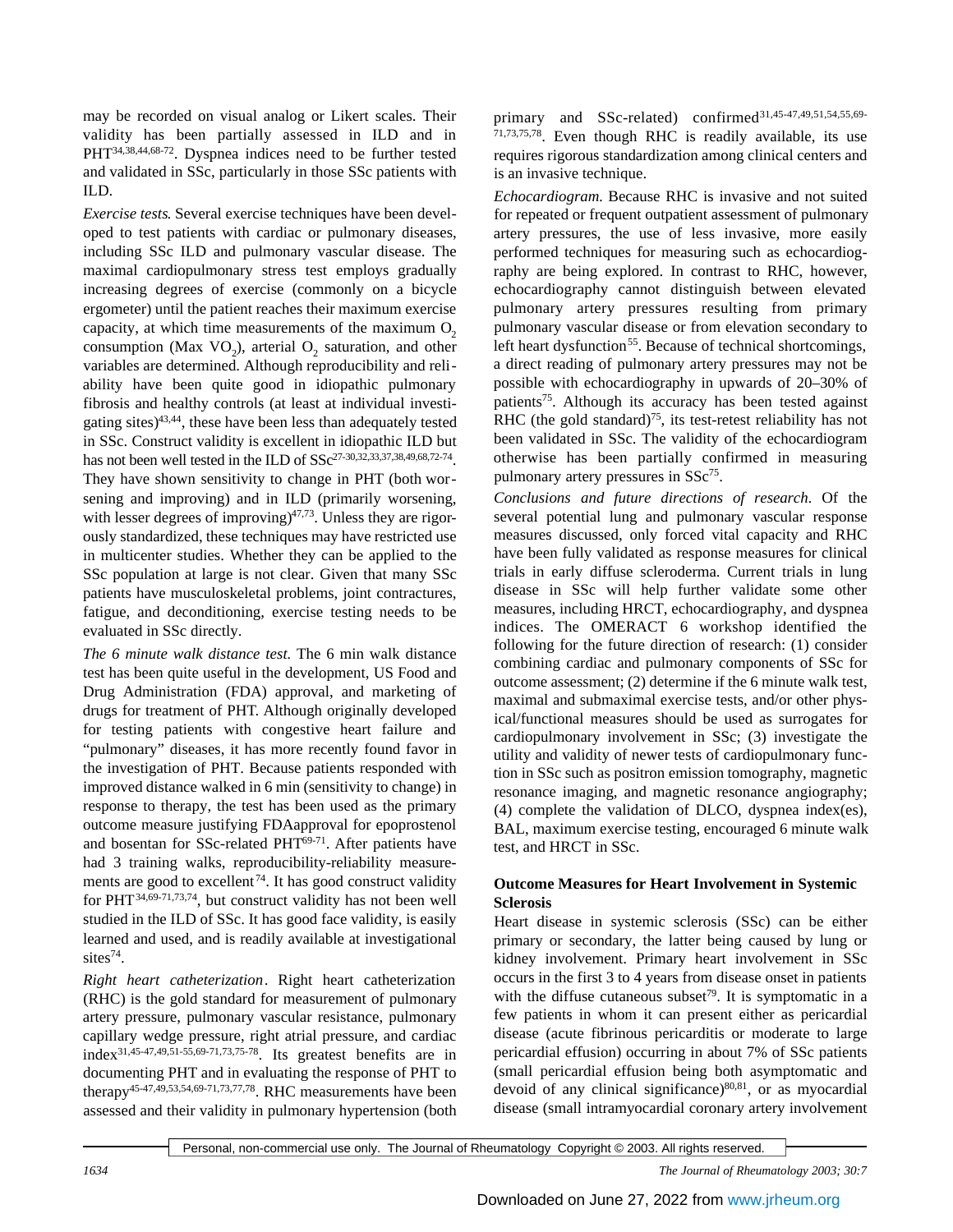and myocardial fibrosis), which can manifest as symptomatic arrhythmias (7%), congestive heart failure (3%), or sudden death  $(5\%)^{79}$ .

Symptoms of heart disease in SSc including fatigue, dyspnea, palpitations, chest pain, dizziness, and syncope are nonspecific. In contrast, clinical signs of heart involvement, such as fixed splitting of the first and second heart sounds, pericardial rubs, cardiac enlargement, jugular venous distension, and peripheral edema, even if infrequent, are more specific. Tachycardia, however, may also be secondary to autonomic neuropathy and is less specific.

Symptomatic heart disease including acute pericarditis, moderate to large pericardial effusions, and congestive heart failure have construct and criterion validity and are sensitive to change, but occur in few patients and are, therefore, less useful for clinical trials<sup>1</sup>. Table 3 lists the main outcome measures investigated for heart disease in SSc and the current status of validation according to the OMERACT guidelines.

Anatomic cardiac alterations. Cardiac blocks<sup>82,83</sup>, fixed defects at perfusional scintigraphy $84$ , and videodensitometric alterations<sup>85</sup> strictly reflect damage and cannot be used as outcome measures in clinical trials<sup>1</sup>. When coronary artery disease is excluded, reversible defects detected by perfusional scintigraphy could be suitable outcome measures since they have been shown to be sensitive to change<sup>86</sup>, but the technique is not feasible in all centers.

*Cardiac arrhythmias.* Arrhythmias detected by Holter monitoring<sup>87</sup> must be investigated for their sensitivity to change.

*Ejection fraction.* Ejection fraction has recently been shown to change after prednisolone therapy<sup>88</sup>. However, the meaning of an increase in an otherwise normal ejection fraction must be understood. The lack of an increase in ejection fraction during exercise $84,89$ , as well as left and right ventricular filling abnormalities $89-92$ , await further validation.

*Conclusions and future directions of research*. Outcome measures of cardiac disease in SSc that have been properly validated are currently limited to symptomatic congestive heart failure and pericardial disease, and these measures may not reflect the full spectrum of SSc-related heart disease. The severity of cardiac complications in SSc and their close links to pulmonary manifestations of SSc necessitate further development of better outcome measures. It may be most useful to start considering cardiopulmonary impairment as a single domain of illness in SSc and evaluate outcome measures to reflect this understanding.

#### **Outcome Measures for Raynaud's Phenomenon and Digital Ulcers in Systemic Sclerosis**

Raynaud's phenomenon (RP), vasospasm of digital arteries with associated cyanosis, blanching and reperfusion, and potential for ischemic digital ulcers and chronic permanent arteriopathy occur in more than 90% of patients with SSc. This section will specifically relate to the secondary form of RP associated with SSc but many of these ideas may be adaptable to studies of primary RP.

The clinical seriousness of RP in scleroderma should not be underestimated. Patients suffer not only annoying and

|  |  |  |  |  |  |  | <i>Table 3.</i> Validation of outcome measures for heart disease in systemic sclerosis. |  |
|--|--|--|--|--|--|--|-----------------------------------------------------------------------------------------|--|
|--|--|--|--|--|--|--|-----------------------------------------------------------------------------------------|--|

| <b>Outcome Measure</b>                                                                  | Face Validity | <b>Content Validity</b><br>(Credibility) (Comprehensiveness) | (Accuracy) | Criterion Validity Discriminant Validity Construct Validity<br>(Sensitivity to Change) (Biological Sense) |    | Feasibility | Ready for Use<br>in Clinical Trials? |
|-----------------------------------------------------------------------------------------|---------------|--------------------------------------------------------------|------------|-----------------------------------------------------------------------------------------------------------|----|-------------|--------------------------------------|
| CHF clinical $Exam79$                                                                   | V             | V                                                            | V          | V                                                                                                         | V  | Excellent   | Yes                                  |
| Blocks (ECG) <sup>82,83</sup>                                                           | V             | PV                                                           | V          | Not Valid                                                                                                 | V  | Excellent   | N <sub>0</sub>                       |
| O waves $(ECG)^{82,83}$                                                                 | V             | PV                                                           | V          | Not Valid                                                                                                 | V  | Excellent   | N <sub>0</sub>                       |
| Pericardial disease (clinical<br>exam, ECG, echocardio-<br>$\rm gram)^{80,81}$          | V             | PV                                                           | V          | V                                                                                                         | V  | Good        | Yes                                  |
| Supraventricular tachycardia<br>$(Holter ECG)^{87}$                                     | V             | PV                                                           | V          | NT                                                                                                        | V  | Good        | N <sub>0</sub>                       |
| Ejection fraction (echo-<br>cardiogram) $88$                                            | PV            | PV                                                           | PV         | V                                                                                                         | V  | Good        | N <sub>0</sub>                       |
| Reversible defects<br>$(\text{scintography})^{86}$                                      | PV            | PV                                                           | PV         | V                                                                                                         | V  | Poor        | No                                   |
| Ejection fraction during<br>exercise (scintigraphy;<br>echocardiogram) <sup>84,89</sup> | PV            | PV                                                           | NT         | NT                                                                                                        | V  | Poor        | N <sub>o</sub>                       |
| <b>Fixed defects</b><br>(scintigraphy) <sup>84,86</sup>                                 | V             | PV                                                           | PV         | Not Valid                                                                                                 | V  | Poor        | No                                   |
| Ventricular filling (scinti-<br>graphy; echocardiogram) <sup>89-92</sup>                | V             | PV                                                           | PV         | PV                                                                                                        | PV | Good        | N <sub>0</sub>                       |
| <b>Quantification of fibrosis</b>                                                       |               |                                                              |            |                                                                                                           |    |             |                                      |
| (videodensitometry) <sup>85</sup>                                                       | V             | PV                                                           | NT         | Not Valid                                                                                                 | V  | Poor        | No                                   |

CHF: congestive heart failure. V: validated; PV: partially validated; NT: not tested.

Personal, non-commercial use only. The Journal of Rheumatology Copyright © 2003. All rights reserved.

*Merkel, et al: Scleroderma outcomes 1635*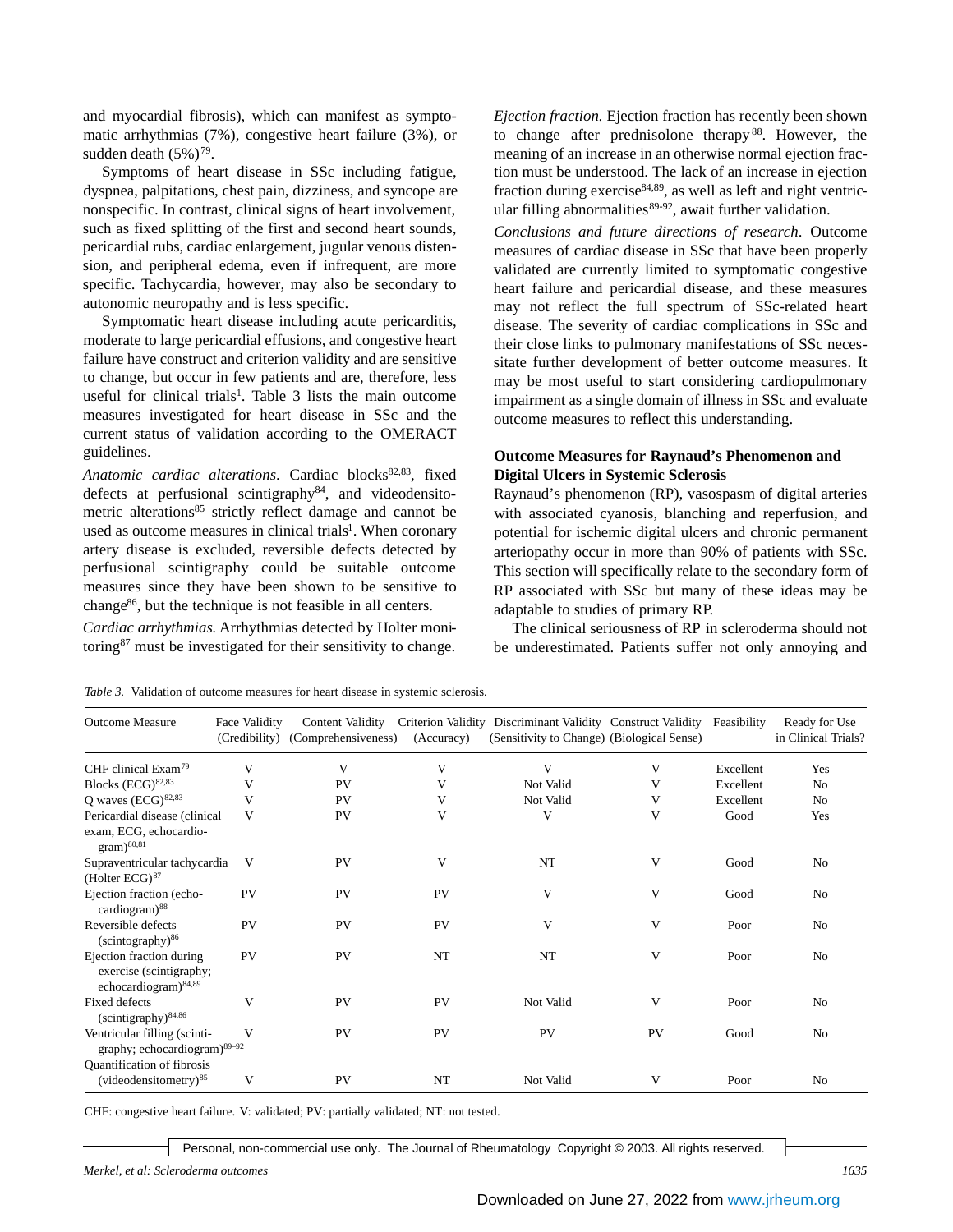painful "attacks" of RP, but also longterm disability from resulting digital ulcerations, autoamputations, infections, and the psychological burden of the disease.

Research in RP has focused on (1) diagnostic testing to both establish a diagnosis of RPand to differentiate primary from secondary forms; and (2) measurements of biological phenomena associated with RP (blood flow, oxygen delivery, tissue integrity). Much of development of outcome measures for clinical trials of RP has either been empiric or derived from these 2 areas of investigation. It is important to determine whether specific studies were geared toward understanding the biology of RP or developing and validating outcome measures.

Developing outcome measures and clinical trial design in general for RP presents some interesting challenges: (1) RP is episodic; (2) pain, tingling, and numbness are each inherently subjective and thus require patient-based data collection; and (3) psychological effects and environmental factors must be considered. Similar problems are encountered when studying digital ulcers.

A wide variety of outcome measures have been investigated for use in clinical trials of RP and/or digital ulcers in SSc. These measures vary from simple patient global selfassessments to laser Doppler measurements. Some proposed outcome tools require special machinery and training and

may not be feasible for multicenter trials. Many measures have not been standardized or validated in a comprehensive fashion. Table 4 lists the main outcome measures investigated for RP and digital ulcers in SSc and the current status of validation according to the OMERACT guidelines.

The simplest and most appealing method of assessment of RP is merely counting the frequency and duration of attacks. However, what appears to be an easy task is actually complicated since attacks are intermittent, do not occur with a frequency that allows direct observation by an investigator, and are subjective. Similarly, the severity of attacks, even if measurable objectively, varies from attack to attack and requires extended observation to obtain accurate representation of the patient's status.

*Patient-completed assessments.* To overcome these problems in quantifying the frequency, duration, and severity of RPattacks, investigators began to design methods of assessment that are patient-derived and could take into consideration extended time periods. The most widely used method is to provide study subjects with diaries in which they record the number and duration of RP attacks each day<sup>93-104</sup>. More recently, diaries have also included a severity scale (visual analog scale or Likert) that was either completed for each attack or recorded once daily as a summary rating. The best described and most tested version of this latter method is the

*Table 4.* Validation of outcome measures for Raynaud's phenomenon (RP) and digital ulcerations (DU) in system sclerosis.

| <b>Outcome Measure</b>                                               | Face Validity<br>(Credibility) | <b>Content Validity</b><br>(Comprehensiveness) | (Accuracy) | Criterion Validity Discriminant Validity Construct Validity<br>(Sensitivity to Change) (Biological Sense) |    | Feasibility | Ready for Use<br>in Clinical Trials? |
|----------------------------------------------------------------------|--------------------------------|------------------------------------------------|------------|-----------------------------------------------------------------------------------------------------------|----|-------------|--------------------------------------|
| Raynaud's phenomenon                                                 |                                |                                                |            |                                                                                                           |    |             |                                      |
| Raynaud's condition<br>score 98,99,104                               | V                              | V                                              | V          | V                                                                                                         | V  | Good        | Yes                                  |
| Patient RPactivity (VAS) <sup>104</sup>                              | V                              | V                                              | V          | V                                                                                                         | V  | Excellent   | Yes                                  |
| Physician RPactivity<br>$(VAS)^{104}$                                | V                              | V                                              | V          | V                                                                                                         | V  | Excellent   | Yes                                  |
| Pain VAS HAQ <sup>20,104</sup>                                       | V                              | V                                              | V          | V                                                                                                         | V  | Excellent   | Yes                                  |
| HAQ disability <sup>20,104</sup>                                     | V                              | V                                              | V          | V                                                                                                         | V  | Excellent   | Yes                                  |
| RPattack frequency <sup>104</sup>                                    | V                              | V                                              | V          | V                                                                                                         | V  | Good        | Yes                                  |
| RPattack duration <sup>104</sup>                                     | V                              | V                                              | V          | V                                                                                                         | V  | Good        | Yes                                  |
| Nailfold capillary<br>microscopy <sup>102,105-108</sup>              | PV                             | PV                                             | NV         | PV                                                                                                        | PV | Poor        | N <sub>o</sub>                       |
| Laser Doppler <sup>100,108,116,117</sup>                             | PV                             | PV                                             | Not Valid  | <b>NT</b>                                                                                                 | PV | Poor        | N <sub>0</sub>                       |
| Infrared thermography<br>94.95.100.101.107-109.113-115               | V                              | PV                                             | NT         | PV                                                                                                        | PV | Poor        | N <sub>o</sub>                       |
| Digital blood pressure <sup>108-112</sup>                            | <b>PV</b>                      | PV                                             | Not Valid  | PV                                                                                                        | PV | Poor        | N <sub>0</sub>                       |
| Plethysmography cold<br>challenge <sup>103,108,109,113,118,119</sup> | PV                             | PV                                             | NT         | PV                                                                                                        | PV | Poor        | No                                   |
| Digital ulcerations                                                  |                                |                                                |            |                                                                                                           |    |             |                                      |
| DU count93,94,96,98,99,103                                           | V                              | PV                                             | PV         | PV                                                                                                        | V  | Excellent   | Yes                                  |
| Patient DU activity (VAS) <sup>104</sup> V                           |                                | V                                              | V          | V                                                                                                         | V  | Excellent   | Yes                                  |
| Physician DU activity<br>$(VAS)^{104}$                               | V                              | V                                              | V          | V                                                                                                         | V  | Excellent   | Yes                                  |
| Pain VAS HAO <sup>104</sup>                                          | V                              | V                                              | V          | V                                                                                                         | V  | Excellent   | Yes                                  |
| HAQ disability <sup>20,104</sup>                                     | V                              | V                                              | V          | V                                                                                                         | V  | Excellent   | Yes                                  |
| Color photos                                                         | PV                             | NT                                             | NT         | NT                                                                                                        | NT | Good        | N <sub>o</sub>                       |
| DU dimension                                                         | PV                             | NT                                             | NT         | NT                                                                                                        | NT | Good        | N <sub>o</sub>                       |

V: validated; PV: partially validated; NV: not validated; NT: not tested.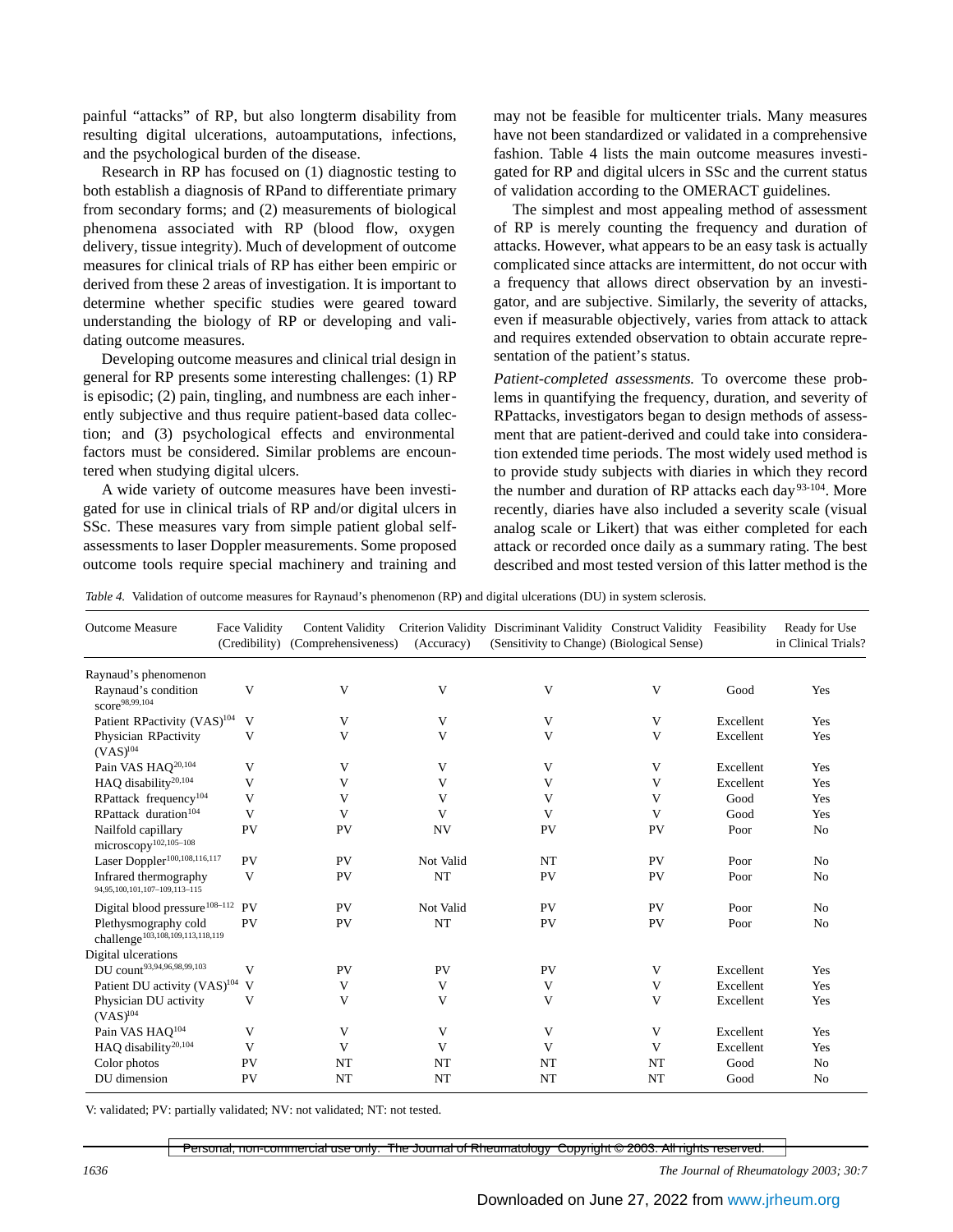Raynaud's Condition Score (RCS)<sup>98,99,104</sup>. The RCS is a 0–10 integer scale patients mark after considering the frequency, duration and severity of their day's RP activity. Thus the RCS diary system collects the raw frequency and duration data and has the patient self-integrate these factors along with severity to produce a series of scalable measures. The mean daily RCS is calculated over a set time period, usually 7 or 14 days prior to a study visit.

Simple 10-centimeter visual analog scales (VAS) are another type of clinical outcome measure frequently used for trials in RPto assess RP activity<sup>96-99,104</sup>. Both patient and physician scales for RP activity and severity have been studied and a patient-completed scale is incorporated into the Scleroderma Health Assessment Questionnaire  $(SHAQ)^{20,104}.$ 

RP patient diaries with the RCS as well as patient and physician-completed VAS have recently been used in several large and important clinical trials of investigational drugs for RP98,99 . These measures have performed well in these trials. A recent comprehensive analysis was performed to specifically examine the degree and scope of validation of these measures for RP<sup>104</sup>. This study used actual clinical trial data and showed the full validity of the RCS and various VAS, and concluded that the RCS was superior to the individual metrics for use in clinical trials. The RCS was shown to have face, content, criterion, discriminant, and construct validity. This study also further validated the SHAQ VAS for RP as well as the Health Assessment Questionnaire (HAQ) disability and pain scales for application to RPtrials. Patients with RP suffer significant disability and pain as a result of the chronic damage from vascular disease, including digital ulcers. These investigators concluded that a small number of outcome measures are sufficient for RP trials and proposed a core set for adoption.

*Digital blood flow assessments.* Several methods of assessing digital blood flow have been applied to clinical research for RP. Nailfold capillary microscopy is a useful diagnostic tool in RP, but its utility as an outcome measure remains to be proven<sup>102,105-108</sup>. There are several techniques available, including direct observation and digitalized video. Measures such as counts of dilated loops, capillary dimensions, and blood flow velocities are potential quantifiable outcomes, but none have been applied comprehensively enough to allow adoption into clinical trials. Digital arterial blood pressure measurements using hand and/or total body cooling have been used to measure flow dynamics in patients with RP in clinical trial settings, but standardization is inadequate and must be improved before this technique is accepted as valid<sup>108-112</sup>. Infrared thermography has been used to measure temperature changes in the skin of the hand as a surrogate of blood flow, often in combination with a cold water challenge<sup>94,95,100,101,107-109,113-115</sup>. Thermograpy is complex, expensive, requires quite strict environmental conditions for testing, and is not well standardized. Several

methods of laser Doppler have been studied to measure digital blood flow in RP<sup>100,108,116,117</sup>. However, many problems exist with laser Doppler regarding variability, reproducibility, complexity, and feasibility. Similarly Doppler ultrasound has been used in RPresearch but mostly for diagnostic purposes. Its use as a clinical trial tool is not established. Although plethysmographic methods of digital blood flow quantification have been proposed to measure the severity of RP, usually in combination with a cold water challenge, few data are available to judge its validity103,108,109,113,118,119 . Whether these various techniques to measure blood flow move from interesting tools to study pathophysiology to outcome measures for clinical trials depends on whether data are published or available to show their validity and on the development of technology that is less expensive and operator-dependent.

*Digital ulcer assessments.* Digital ulceration (DU) secondary to RP in SSc is another major source of morbidity for which development of proper clinical trial outcome measures is urgently needed. Because of the paucity of clinical trials for DU in RP and the lack of proven effective treatment options, there are fewer data upon which to base conclusions of test validity in DU compared to RP itself.

Measuring DU has mostly been done through simple counting of lesions. If study subjects are seen frequently enough to detect bidirectional change, this method may be useful93,94,96,98,99,103. However, there are other aspects of DU besides quantity that merit measuring, such as severity, pain, disability, size, and duration. Further, differentiating ischemic ulcers from skin breakdown and pressure sores is not always simple for patients and even for experienced clinicians. Thus, both patient and physician assessments may be prone to error unless both groups are taught to properly identify lesions.

The same study that helped validate measures of RP based on trial data also showed the validity of patient assessment of DU activity by VAS, pain by VAS, and HAQ disability measurements for  $DU<sup>104</sup>$ .

Other measures of DU disease activity for clinical trials include serial digital color photographs and direct measurement of DU sizes with calipers. Data to evaluate these measures'validity are not yet available.

*Conclusions and future directions of research.* The current status of outcome measures for clinical trials of RP and DU is quite good. Several fully validated and easy to use instruments are available to measure multiple domains of illness and impact for the peripheral vascular disease of SSc. These measures have already been incorporated into clinical trials and their availability has helped facilitate industry-sponsored trials and drug development programs.

Future research in outcome measure development in RP and DU will need to focus on measures and markers of biological vascular activity and further refinement of methods to assess digital ulcers.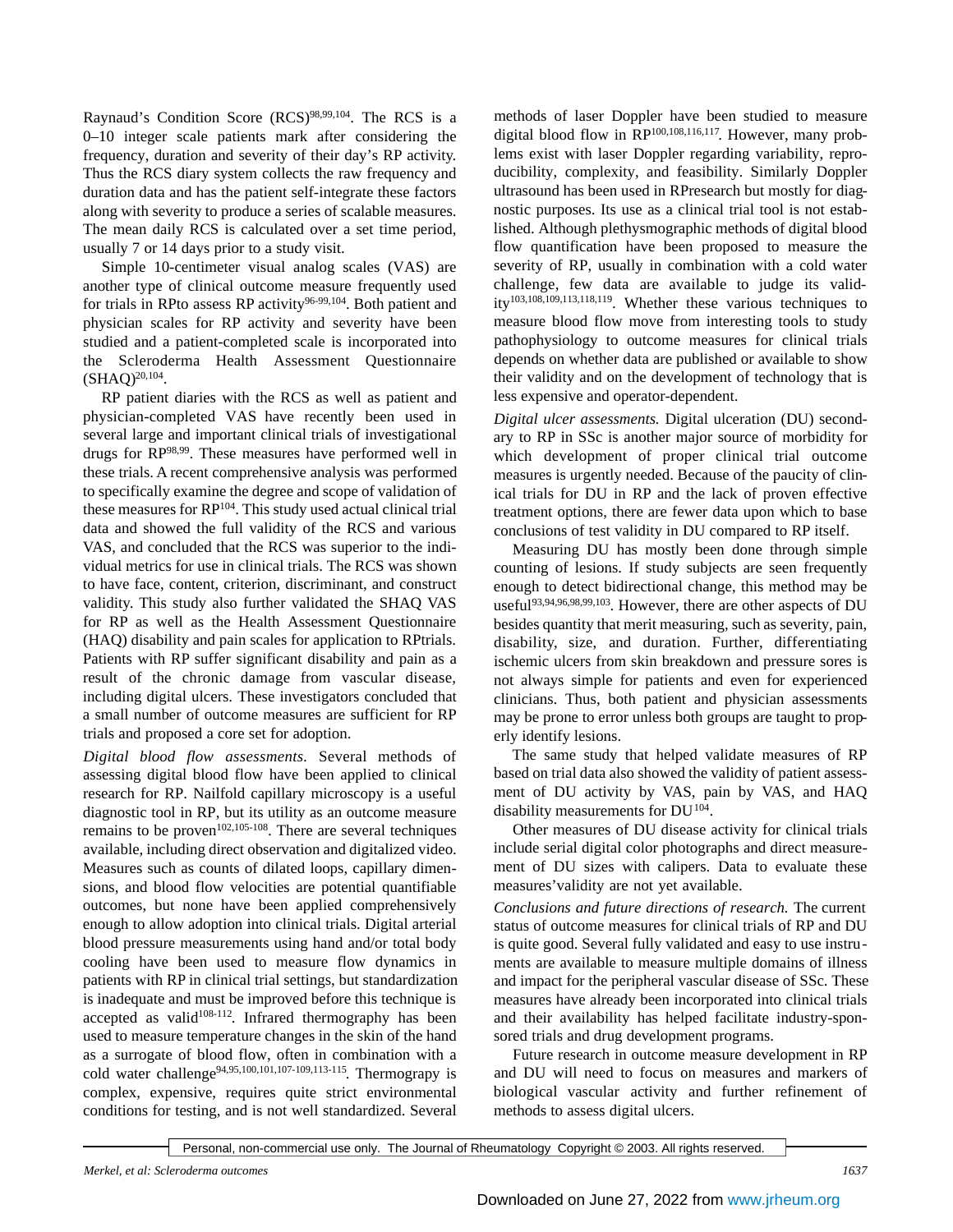## **Outcome Measures for Renal Disease in Systemic Sclerosis**

Scleroderma renal crisis and renal failure, previously the leading causes of death in patients with systemic sclerosis  $(SSc)^{120}$ , have become survivable since the introduction of angiotensin-converting enzyme inhibitors, circa 1980<sup>120,121</sup>. Table 5 lists the main outcome measures investigated for renal disease in SSc and the current status of validation according to the OMERACT guidelines.

*Scleroderma renal crisis.* In most patients, renal failure is due to scleroderma renal crisis, an entity characterized by abrupt onset of accelerated hypertension associated with extremely high plasma renin levels<sup>122</sup> that occurs in 20% of those with diffuse skin involvement, especially in those with rapidly progressive skin thickening of less than 3 years' duration<sup>120</sup>. About 80% of cases with scleroderma renal crisis develop within the first 5 years after disease onset. Although uncommon, progressive azotemia and microangiopathic hemolytic anemia can occur in the setting of a persistently normal blood pressure<sup>123</sup>. Abnormalities in renal sediment, including mild to moderate proteinuria and hematuria, are characteristic of scleroderma renal crisis, but nephrotic syndrome and cellular casts rarely occur. The new appearance of microangiopathic hemolytic anemia and thrombocytopenia was present in one study in 90% and 83%, respectively, of patients with normotensive scleroderma renal crisis versus 38% and 21% of those without renal crisis ( $p < 0.01$  for both comparisons)<sup>123</sup>. This outcome has been partially validated in normotensive scleroderma renal crisis, but has not been validated in classical hypertensive renal crisis.

*Renal failure.* Impending renal failure in SSc has been evaluated by measurements of blood pressure, funduscopic examination, monitoring the complete blood count for microangiopathic hemolytic anemia or thrombocytopenia120,123, serum creatinine, urinary sediment examination, measurement of timed urine collections for creatinine

clearance, and determining para-amino hippurate (PAH) clearance to measure renal plasma flow. Monitoring plasma renin activity has also been advocated and tested<sup>122,124</sup>, and isolated elevations of plasma renin activity were not found to be predictive of renal crisis or the development of renal insufficiency<sup>124</sup>. Renal biopsies and angiograms have also been employed<sup>125,126</sup>, though due to their invasive nature and unproven sensitivity to change, these tests are not considered feasible as measures for clinical trials. Significant rise in both systolic and diastolic blood pressure seen before versus at onset of scleroderma renal crisis has been the most consistent measure found<sup>120,124,127</sup>, accounting for 6 of 7 patients in one study who developed renal impairment<sup>127</sup>. Proteinuria, classically associated with renal involvement in  $SSc<sup>128</sup>$ , was found in 100% of those who developed renal failure in one large study<sup>120</sup> and in 5 out of 7 patients in another<sup>127</sup>, but had poor specificity<sup>120</sup> and thus is not valid for use in a clinical trial.

The validity of serum creatinine and 24-hour collections for creatinine clearance in evaluating renal function has not been tested in scleroderma renal crisis, but it has been used as the reference against which other measures have been tested.

*Conclusions and future directions of research.* Future efforts should be directed at further validating the complete blood count and funduscopic examination, as well as simpler measures of assessing renal function, such as 2-hour urine collections for creatinine clearance.

## **Outcome Measures for Gastrointestinal Involvement in Systemic Sclerosis**

The gastrointestinal (GI) tract in SSc is a cause of a great deal of morbidity and is the third most common cause of mortality in scleroderma<sup>129</sup>. Esophageal abnormalities occur in up to 90% of patients, stomach involvement such as gastric retention and gastric antral vascular ectasia (GAVE or "watermelon stomach") documented in 50% or more of

| Table 5. Validation of outcome measures for renal disease in systemic sclerosis. |  |  |
|----------------------------------------------------------------------------------|--|--|
|----------------------------------------------------------------------------------|--|--|

| <b>Outcome Measure</b>                            | Face Validity | Content Validity<br>(Credibility) (Comprehensiveness) | (Accuracy) | Criterion Validity Discriminant Validity Construct Validity<br>(Sensitivity to Change) (Biological Sense) |           | Feasibility | Ready for Use<br>in Clinical Trials? |
|---------------------------------------------------|---------------|-------------------------------------------------------|------------|-----------------------------------------------------------------------------------------------------------|-----------|-------------|--------------------------------------|
| Blood pressure <sup>120,123,124,127</sup>         | V             | V                                                     | V          | V                                                                                                         | V         | Excellent   | Yes                                  |
| Fundoscopy <sup>120,121</sup>                     | <b>PV</b>     | PV                                                    | PV         | <b>NT</b>                                                                                                 | PV        | Excellent   | No                                   |
| Complete blood count <sup>120,123</sup>           | PV            | Not Valid                                             | Not Valid  | NT                                                                                                        | Not Valid | Excellent   | No                                   |
| Serum creatinine <sup>120,121,123,127</sup>       | $\mathbf{V}$  | NT                                                    | <b>NT</b>  | V                                                                                                         | NT        | Excellent   | Yes                                  |
| Urinalysis                                        | <b>PV</b>     | Not Valid                                             | Not Valid  | NT                                                                                                        | <b>NT</b> | Excellent   | No                                   |
| 24-h creatinine clearance <sup>120,127</sup> PV   |               | NT                                                    | NT         | NT                                                                                                        | PV        | Good        | Yes                                  |
| Plasma renin activity <sup>122,124</sup>          | V             | PV                                                    | Not Valid  | NT                                                                                                        | V         | Poor        | N <sub>0</sub>                       |
| Renal plasma flow PAH<br>clearance <sup>124</sup> | PV            | PV                                                    | PV         | NT                                                                                                        | PV        | Poor        | No                                   |
| Renal biopsy <sup>126,128</sup>                   | PV            | PV                                                    | <b>NT</b>  | NT                                                                                                        | V         | Good        | N <sub>o</sub>                       |
| Renal angiography <sup>125</sup>                  | V             | V                                                     | NT         | NT                                                                                                        | V         | Poor        | N <sub>o</sub>                       |

PAH: para-amino hippurate; V: validated; PV: partially validated; NT: not tested.

Personal, non-commercial use only. The Journal of Rheumatology Copyright © 2003. All rights reserved.

*1638 The Journal of Rheumatology 2003; 30:7*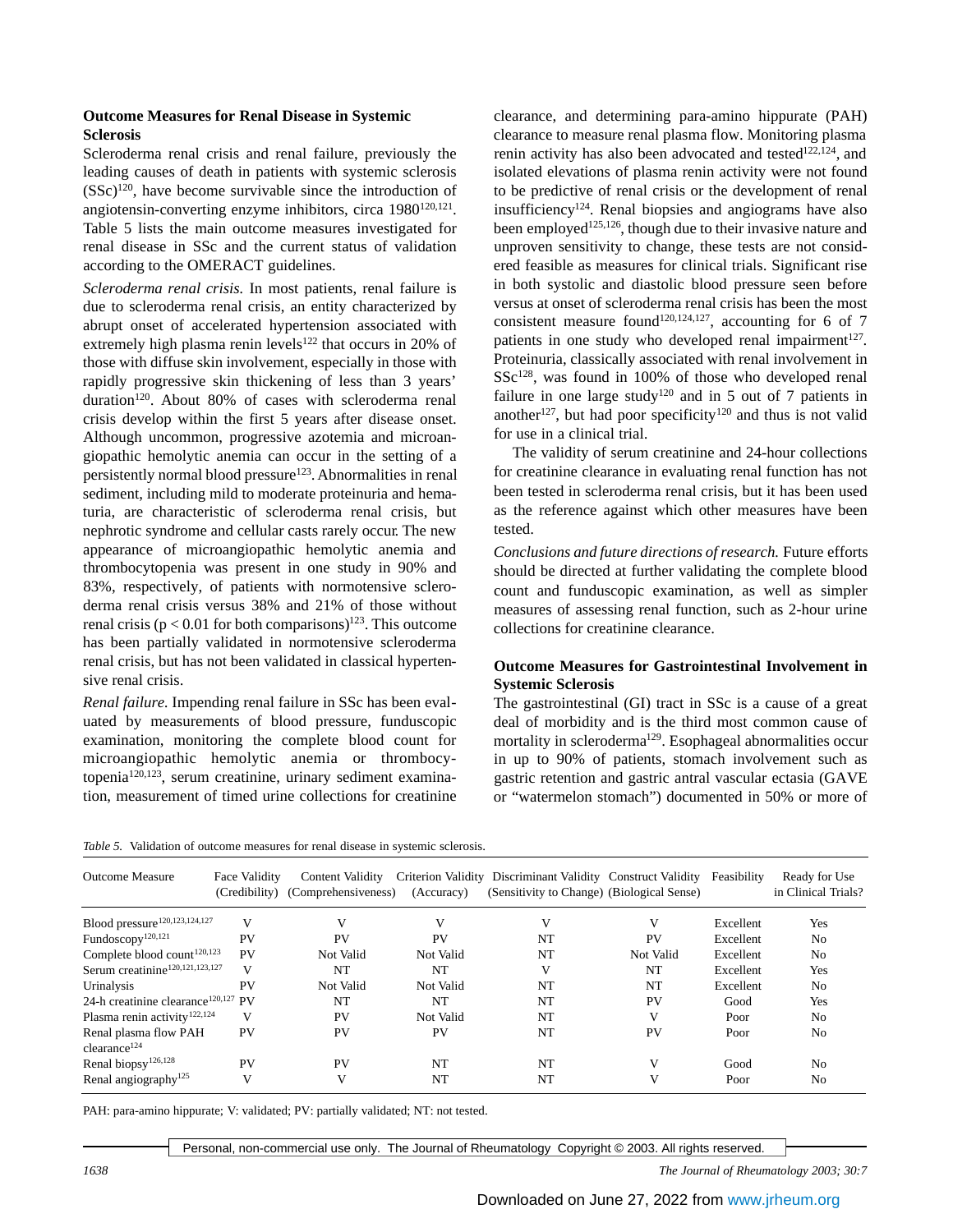patients, and small bowel, colonic and anorectal involvement, including dysmotility and malabsorption, occurs in 50% to 70% of patients with  $SSc^{130}$ .

Defining outcomes to measure change in the GI tract can be approached by considering the probable pathogenesis of this visceral manifestation. The disease probably starts as a vascular insult of the vasa nervorum with secondary neurological dysfunction, smooth muscle atrophy, and increasing fibrosis. The consequences of these changes include dysmotility and, in the lower bowel, bacterial overgrowth. Measurements in the above context can include radiographs, manometry, pH monitoring, and myoelectric change and transit times, as well as biopsies and tests of malabsorp- $\text{tion}^{131,132}$ . Table 6 lists the main outcome measures investigated for GI disease in SSc and the current status of validation according to the OMERACT guidelines.

*Plain radiographs.* Although radiographs of the GI tract are certainly important measures in the clinical care of SSc patients, these tests have poor content/convergent validity or have not been tested as outcome measures. For example, using the lower esophageal sphincter pressure as a standard of comparison versus radiographs, the radiographs of the esophagus yield a false positive rate of 36% and a false negative rate of 17%132-135. Using biopsies as the standard for comparison the false positive rate is 50% in the esoph-

agus132-135. Using D-xylose as a standard of abnormality in the small bowel, radiographs give a 50% false negative rate<sup>132,135</sup>. Reproducibility/reliability have not been examined and, importantly, there have been no data on the sensitivity of this measure to change. Consequently, radiographs of the GI tract in SSc should not at present be used as measures of response in clinical trials.

*Tests of esophageal motility.* Esophageal motility in patients with SSc may be measured using a number of techniques, including manometry, myoelectric change, biopsy, and transit times. Upper esophageal sphincter pressures by manometry are 100% discordant with respect to radiographs, while 27% of patients with symptoms have normal lower esophageal sphincter pressures. The reproducibility of manometry includes a coefficient of variation of roughly 30% and manometry is able to detect the effects of cisapride although not of metoclopramide<sup>130,131,136-140</sup>. The convergent validity correlation of myoelectric changes and manometric recordings in the esophagus is excellent. However, reproducibility is not well documented and sensitivity to change is low, except in very severely affected patients<sup>130,138,140</sup>. The relationship of duodenal myoelectric change to the full range of responses in the GI tract is poorly documented. There is good colonic convergent validity (90% true positive and 100% true negative) for colonic myoelectric

*Table 6.* Validation of outcome measures for gastrointestinal disease in systemic sclerosis.

| <b>Outcome Measure</b>                                           | Face Validity<br>(Credibility) | <b>Content Validity</b><br>(Comprehensiveness) | (Accuracy) | Criterion Validity Discriminant Validity Construct Validity Feasibility<br>(Sensitivity to Change) (Biological Sense) |           |      | Ready for Use<br>in Clinical Trials? |
|------------------------------------------------------------------|--------------------------------|------------------------------------------------|------------|-----------------------------------------------------------------------------------------------------------------------|-----------|------|--------------------------------------|
| Motility                                                         |                                |                                                |            |                                                                                                                       |           |      |                                      |
| Manometry <sup>130,131,135-142,144,145</sup>                     | $\mathbf{V}$                   | PV                                             | NT         | V                                                                                                                     | NT        | Good | No                                   |
| Esoph. transit time <sup>137,138,140,144</sup>                   | V                              | V                                              | PV         | V                                                                                                                     | NT        | Good | N <sub>o</sub>                       |
| Gastric transit time <sup>130,144</sup>                          | PV                             | V                                              | PV         | V                                                                                                                     | NT        | Good | N <sub>o</sub>                       |
| Esophageal myoelectric<br>changes <sup>137,138,140,142</sup>     | PV                             | V                                              | PV         | <b>NV</b>                                                                                                             | NT        | Poor | No                                   |
| Duodenal myoelectric<br>changes <sup>130,143</sup>               | PV                             | <b>NT</b>                                      | NT         | <b>NV</b>                                                                                                             | NT        | Poor | No                                   |
| Colonic myoelectric<br>change <sup>130,136,138,141,142,146</sup> | PV                             | NV                                             | NT         | <b>NT</b>                                                                                                             | NT        | Poor | N <sub>o</sub>                       |
| <b>Biopsies</b>                                                  |                                |                                                |            |                                                                                                                       |           |      |                                      |
| $\mbox{Esophaged}^{132-135,140}$                                 | V                              | V                                              | V          | Good for infections                                                                                                   | Excellent | Good | Yes                                  |
| Jejunal <sup>141,143</sup>                                       | V                              | NV                                             | NT         | <b>NT</b>                                                                                                             | Excellent | Poor | N <sub>o</sub>                       |
| Endoscopy*                                                       |                                |                                                |            |                                                                                                                       |           |      |                                      |
| Esophageal <sup>134,140,141,143</sup>                            | V                              | PV                                             | <b>NT</b>  | V for infection                                                                                                       | PV        | Good | N <sub>o</sub>                       |
| Gastric <sup>143</sup>                                           | V                              | NT                                             | NT         | NT                                                                                                                    | <b>NT</b> | Good | N <sub>o</sub>                       |
| Duo/jejunal <sup>141,143</sup>                                   | V                              | <b>NT</b>                                      | NT         | NT                                                                                                                    | <b>NT</b> | Good | N <sub>o</sub>                       |
| Colonic <sup>133</sup>                                           | V                              | NT                                             | NT         | NT                                                                                                                    | <b>NT</b> | Good | N <sub>o</sub>                       |
| Esophagitis                                                      |                                |                                                |            |                                                                                                                       |           |      |                                      |
| 1. PH monitoring <sup>137,140</sup>                              | V                              | V                                              | NT         | V for outcomes                                                                                                        | Excellent | Poor | N <sub>o</sub>                       |
| 2. Acid perfusion test <sup>137,140</sup>                        | V                              | V                                              | NT         | NT                                                                                                                    | Excellent | Poor | N <sub>o</sub>                       |
| 1 & 2 combined <sup>140</sup>                                    | V                              | V                                              | NT         | NT                                                                                                                    | Excellent | Poor | No                                   |
| Malabsorption                                                    |                                |                                                |            |                                                                                                                       |           |      |                                      |
| Hydrogen breath test <sup>136,145</sup>                          | V                              | V                                              | NT         | NT                                                                                                                    | Excellent | Good | N <sub>0</sub>                       |
| D-xylose <sup>132,135,141,143,146</sup>                          | V                              | PV                                             | NT         | Good                                                                                                                  | Excellent | Good | N <sub>o</sub>                       |
| 72h fecal fat <sup>141,143</sup>                                 | V                              | PV                                             | NT         | V                                                                                                                     | Excellent | Poor | No                                   |

\* For inflammation and physical abnormalities N neural or muscular changes. DUO: duodenal. V: validated; PV: partially validated; NT: not tested.

Personal, non-commercial use only. The Journal of Rheumatology Copyright © 2003. All rights reserved.

*Merkel, et al: Scleroderma outcomes 1639*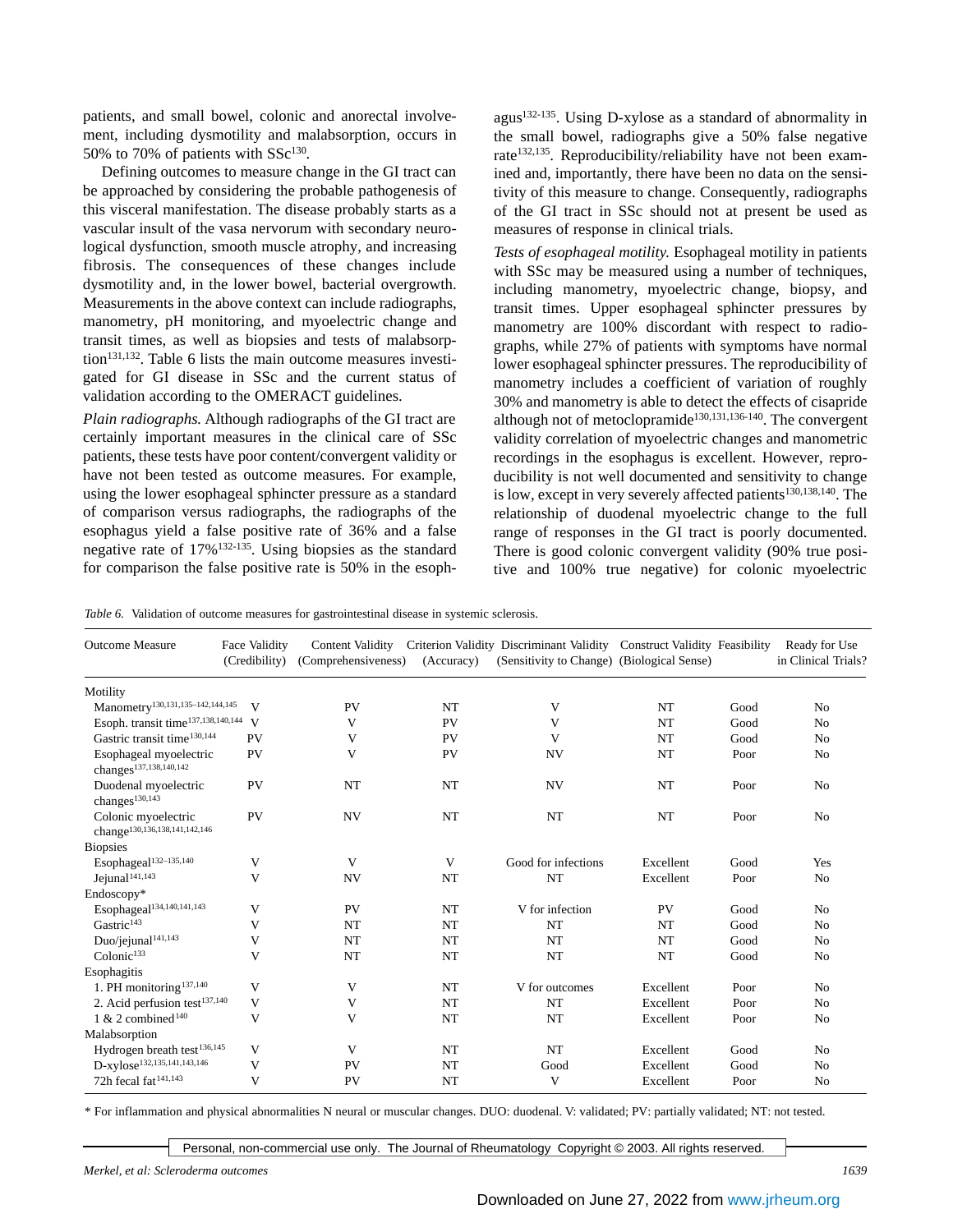changes versus manometry<sup>136,138,141,142</sup>. Sensitivity to change of myoelectric measurements in the duodenum and colon of patients with SSc are poorly documented except in severe  $cases$ <sup>136,142</sup>.

Gastrointestinal mucosal biopsy. Although GI mucosal biopsies are an appealing "gold standard" for clinical outcome measures, biopsies only sample the mucosa and some adventitia and are rarely deep enough to examine vasa nervorum or muscular atrophy. There are limited data supporting their use and some question whether tissue samples can fully document functional abnormalities. Biopsies have good content validity in the esophagus: 90% of biopsies from healthy subjects are negative and 94% of biopsies from symptomatic patients are positive for submucosal and muscular abnormalities and inflammation. Data on the reproducibility of biopsy results in the esophagus have not been published and sensitivity to change has only been documented with candidiasis<sup>140</sup>. Jejunal biopsies and endoscopy of the duodenum and proximal ileum have unsatisfactory convergent validity<sup>141,143</sup>. Thirty-nine percent of patients with SSc without symptoms had esophagitis on endoscopy and 10% of asymptomatic healthy controls demonstrated esophagitis<sup>140</sup>. There are no data regarding the reproducibility of jejunal biopsies or endoscopy, and sensitivity to change of these tests is also not well documented.

*Tests of esophageal and gastric transit time.* When studied in patients with SSc, esophageal and gastric emptying times had ceiling effects, limiting the ability to measure the full range of responses (content validity). There is marked within-patient variability of this measure, as its coefficient of variation is 50% to 100%. Esophageal and gastric transit times measure sensitivity to change as analyzed by interquartile ranges across populations<sup>144</sup>.

*Tests for symptomatic gastroesophageal reflux disease.* Heartburn is a common symptom in SSc, so measures to document this abnormality will be treated separately. Using the lack of peristalsis as the standard and abnormality being defined as  $> 5\%$  reflux time, pH monitoring had a 26% false-negative rate in patients without SSc and symptoms of esophagitis<sup>137,140</sup>. The sensitivity to change of pH monitoring can be documented when using antacids, but there are no data on reproducibility<sup>137,140</sup>. The acid perfusion test has a 12% to 15% false-positive rate, but there are no data with respect to its reproducibility or sensitivity to change<sup>140</sup>. However, a combination of pH monitoring or esophageal biopsy plus acid perfusion testing has good content validity, with a sensitivity of 87% to 90% but a false-positive rate of 30% in healthy controls. Data on reproducibility and sensitivity to change of these tests are lacking<sup>140</sup>.

*Tests for intestinal malabsorption.* Several tests for intestinal malabsorption have been evaluated for use with patients with SSc. Bile acids or hydrogen breath tests have reasonable content validity versus bacterial counts from the  $\mu$ iejunum<sup>145</sup>. For example, the sensitivity of the bile acid breath test as surrogate for bacterial overgrowth is 70% and its specificity ranges from 87% to 90%<sup>145</sup>. The D-xylose test correlates with fecal fat and jejunal flora and was abnormally low in 11 of 16 patients with malabsorption<sup>141,143,146</sup>. Improvement in the D-xylose test occurs after successful treatment of malabsorption with antibiotics. The lactulose test examines small intestinal permeability, but there are few data with respect to this test's utility in SSc. The 72-hour fecal fat test on a 100-gram fat diet revealed a 100% abnormality among patients with SSc and radiographic abnormalities, and was sensitive to change after administration of either pancreatic enzymes or antibiotics to patients with malabsorption<sup>141,143</sup> and improved bowel function occurred. Unfortunately, this is not an easy test to perform.

*Conclusions and future directions of research.* Measures of involvement of scleroderma in the GI domain suffer from a lack of data regarding their content/convergent validity, reproducibility/reliability, and sensitivity to change. Nevertheless, there are sufficient measures with some data on validity to prompt the research necessary to validate appropriate measures for use in clinical trials of SSc. It would be important to examine the use of combinations of measures so that the potential pathophysiology of GI disease in SSc is examined. The development of response measures in this domain will require a great deal of work in the future, although the GI tract is one of the core domains of illness in SSc.

## **Outcome Measures for Musculoskeletal Disease in Systemic Sclerosis**

While joint contractures, especially in the fingers and the elbows, occur frequently in SSc, appreciable joint inflammation is uncommon in patients with SSc<sup>147-151</sup>, although erosive arthropathy has been described<sup>148</sup>. It is difficult to distinguish whether diminished joint mobility and function in patients with SSc is more related to joint, tendon, or skin involvement, or a combination of the 3. Table 7 lists the main outcome measures investigated for musculoskeletal disease in SSc and the current status of validation according to the OMERACT guidelines.

*Arthropathy.* Joint involvement in SSc has been measured by a number of methods. Arthralgia, a subjective measure, can be quantitated on a visual analog scale and has been tested in other rheumatic diseases, although not in SSc. Swelling over joints in patients with SSc is difficult to distinguish from skin or tendon thickening and thus is not useful or valid. The tender joint count is a standard measure used in scleroderma clinical trials, but it has not been formally tested in SSc. Finger-to-palm distance is also a frequently employed measure, but one validation study of this measure found an interobserver variation of 24% and a coefficient of variation of 0.52<sup>152</sup>, suggesting this not to be a valid outcome measure. In the same study, hand-spread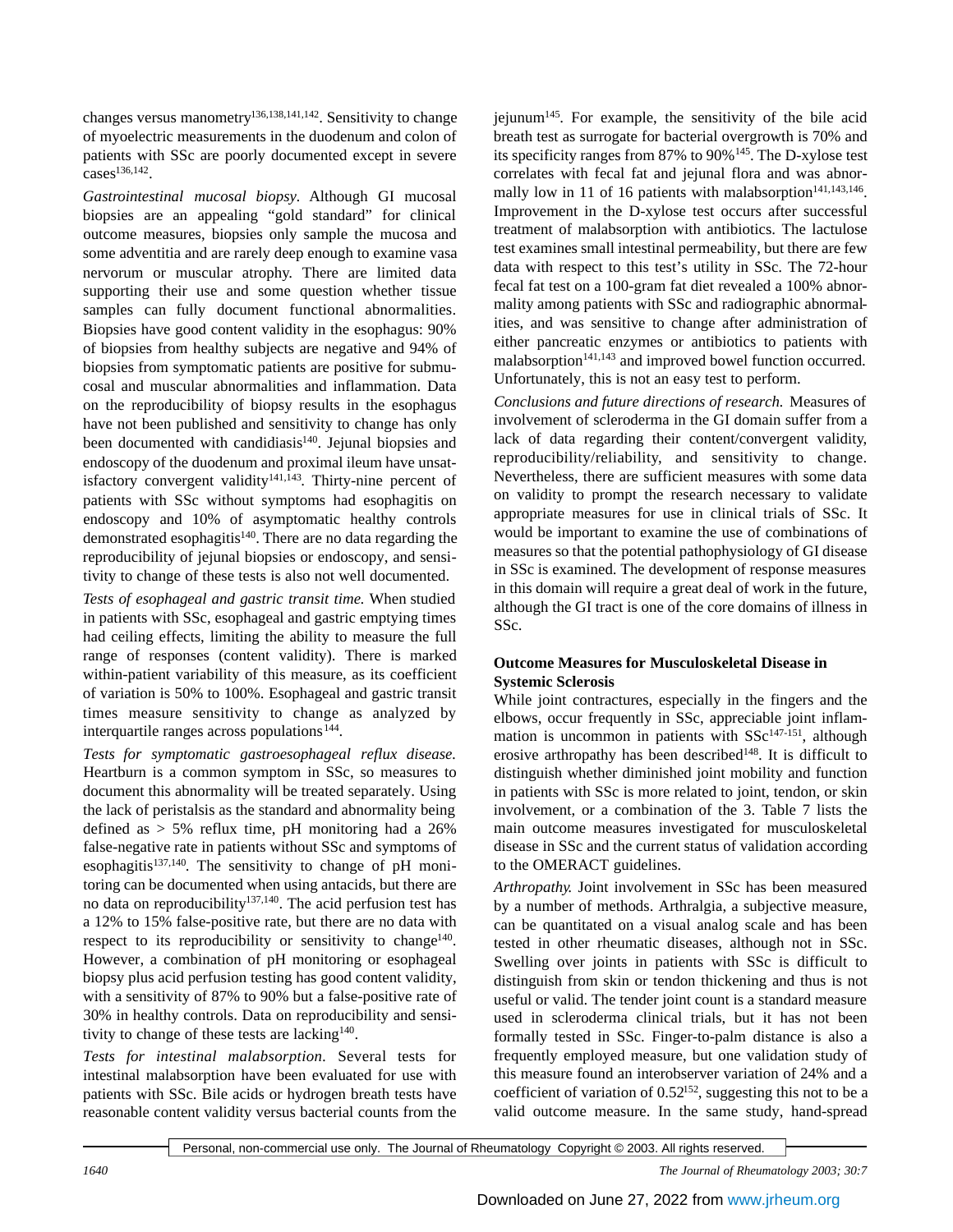*Table 7.* Validation of outcome measures for musculoskeletal disease in system sclerosis.

| <b>Outcome Measure</b>                                | Face Validity<br>(Credibility) | Content Validity<br>(Comprehensiveness) | (Accuracy) | Criterion Validity Discriminant Validity Construct Validity<br>(Sensitivity to Change) (Biological Sense) |           | Feasibility | Ready for Use<br>in Clinical Trials? |
|-------------------------------------------------------|--------------------------------|-----------------------------------------|------------|-----------------------------------------------------------------------------------------------------------|-----------|-------------|--------------------------------------|
| Joint disease                                         |                                |                                         |            |                                                                                                           |           |             |                                      |
| Arthralgia (VAS)                                      | V                              | NT                                      | Not valid  | NT                                                                                                        | NT        | Excellent   | Yes                                  |
| Swollen joint count                                   | Not valid                      | NT                                      | Not valid  | NT                                                                                                        | Not valid | Good        | N <sub>o</sub>                       |
| Tender joint count                                    | V                              | V                                       | <b>NT</b>  | NT                                                                                                        | V         | Excellent   | Yes                                  |
| Finger-to-palm distance                               | V                              | NT                                      | Not valid  | Not valid                                                                                                 | <b>PV</b> | Excellent   | N <sub>0</sub>                       |
| Hand-spread                                           | PV                             | Not valid                               | <b>PV</b>  | Not valid                                                                                                 | NT        | Excellent   | N <sub>0</sub>                       |
| Grip strength                                         | <b>NT</b>                      | <b>NT</b>                               | Not valid  | <b>NT</b>                                                                                                 | <b>NT</b> | Excellent   | N <sub>o</sub>                       |
| Flexion contractures                                  | Not valid                      | NT                                      | <b>NT</b>  | Not valid                                                                                                 | Not valid | Excellent   | N <sub>0</sub>                       |
| Proximal muscle                                       | NT                             | NT                                      | <b>NT</b>  | $NT*$                                                                                                     | Excellent | Good        | N <sub>o</sub>                       |
| weakness assessment                                   |                                |                                         |            |                                                                                                           |           |             |                                      |
| No. of tendon friction                                | Not valid                      | Not Valid                               | Not valid  | Not valid                                                                                                 | Not valid | Good        | N <sub>o</sub>                       |
| rubs                                                  |                                |                                         |            |                                                                                                           |           |             |                                      |
| Hand x-rays (joints)                                  | PV                             | PV                                      | Not valid  | Not valid                                                                                                 | Not valid | Good        | N <sub>0</sub>                       |
| Tc-pertechnetate<br>scintigraphy                      | PV                             | Not valid                               | Not valid  | Not valid                                                                                                 | PV        | Poor        | No                                   |
| Thermography (joints)                                 | PV                             | Not valid                               | Not valid  | NT                                                                                                        | <b>PV</b> | Poor        | No                                   |
| Muscle disease                                        |                                |                                         |            |                                                                                                           |           |             |                                      |
| Serum creatine kinase                                 | V                              | Not valid                               | NT         | $NT*$                                                                                                     | NT        | Excellent   | $Yes*$                               |
| Electromyogram                                        | PV                             | PV                                      | PV         | $NT*$                                                                                                     | <b>NT</b> | Poor        | N <sub>0</sub>                       |
| Muscle biopsy                                         | V                              | V                                       | NT         | $NT*$                                                                                                     | V         | Poor        | N <sub>0</sub>                       |
| <b>MRI</b>                                            | PV                             | PV                                      | $NT*$      | $NT*$                                                                                                     | NT        | Good        | N <sub>0</sub>                       |
| $31$ P-myosin magnetic<br>resonance spectroscopy      | NT                             | NT                                      | <b>NT</b>  | $NT*$                                                                                                     | NT        | Poor        | No                                   |
| <sup>111</sup> In-antimyosin antibody<br>scintigraphy | NT                             | NT                                      | NT         | NT                                                                                                        | NT        | Poor        | No                                   |

\* Good for patients with SSc-polymyositis overlap syndrome, unknown for scleroderma-related bland myopathy. V: validated; PV: partially validated; NT: not tested.

distance was found to perform better, with an interobserver variation of less than 5% and a coefficient of variation of  $0.25<sup>152</sup>$ . Thus, this measure is regarded as at least partially validated, although its sensitivity to change is less clear. Grip strength and quantitation of joint flexion contractures are also utilized, but both measures' sensitivities to change in SSc is fair to poor, and they have not been validated in SSc. Abnormalities in hand radiographs, specifically marginal erosions and acro-osteolysis, have also been examined. In one study erosions correlated with tender joint counts (tender joint count  $14.5 \pm 8.3$  in those with erosions versus 7.5  $\pm$  8.4 in those without; p < 0.02)<sup>148</sup>. However, in 2 other studies, there were no correlations of the presence of erosions with either clinical synovitis<sup>149,150</sup> or finger-to-palm distance<sup>147</sup>, and thus are not valid outcome measures. Other measures, such as Tc-pertechnetate scintigraphy<sup>147,151</sup> or thermography<sup>151</sup>, are not widely available and are not feasible for clinical trials. Tendon friction rubs due to inflammatory and fibrotic involvement of tendon sheath occur most typically over the wrists, elbows, ankles, and knees. Measuring the number of tendon friction rubs has not been shown to be sensitive to change nor to correlate with other measures. The Health Assessment Questionnaire has been validated in SSc and is discussed in the next section of this article.

*Myopathy.* Muscle disease in SSc can occur due to a variety of causes. Muscle weakness can result from disuse atrophy either due to malnutrition or to contractures of fibrotic skin<sup>153,154</sup>. A bland myopathy may occur in up to 20% of SSc patients, associated with mild elevations of serum creatine kinase, a typical myopathic electromyographic picture, and muscle biopsy showing prominent interstitial fibrosis and mild inflammation and muscle fiber degeneration that is generally poorly responsive to glucocorticoid therapy<sup>153-155</sup>. An overlap syndrome with frank and clinically significant inflammatory myositis occurs much less commonly (less than 5% in most series). There are no reliably validated measures to quantitate muscular involvement in SSc, particularly the bland myopathy that is most frequently encountered. Serum creatine kinase is the most reliable measure of the activity of inflammatory polymyositis. There is no measure to accurately or consistently quantify muscle weakness. Electromyography and muscle biopsy<sup>155</sup> are reliable in polymyositis associated with SSc, but their sensitivity to change (i.e., treatment) has not been validated in sclerodermatous myopathy. T1 and T2-weighted magnetic resonance imaging has been validated in inflammatory myositis<sup>156</sup>, but not in scleroderma. <sup>31</sup>P magnetic resonance spectroscopy<sup>157</sup> and <sup>111</sup>In-antimyosin scintigraphy<sup>158</sup> have all been examined in polymyositis, but have not been tested in the bland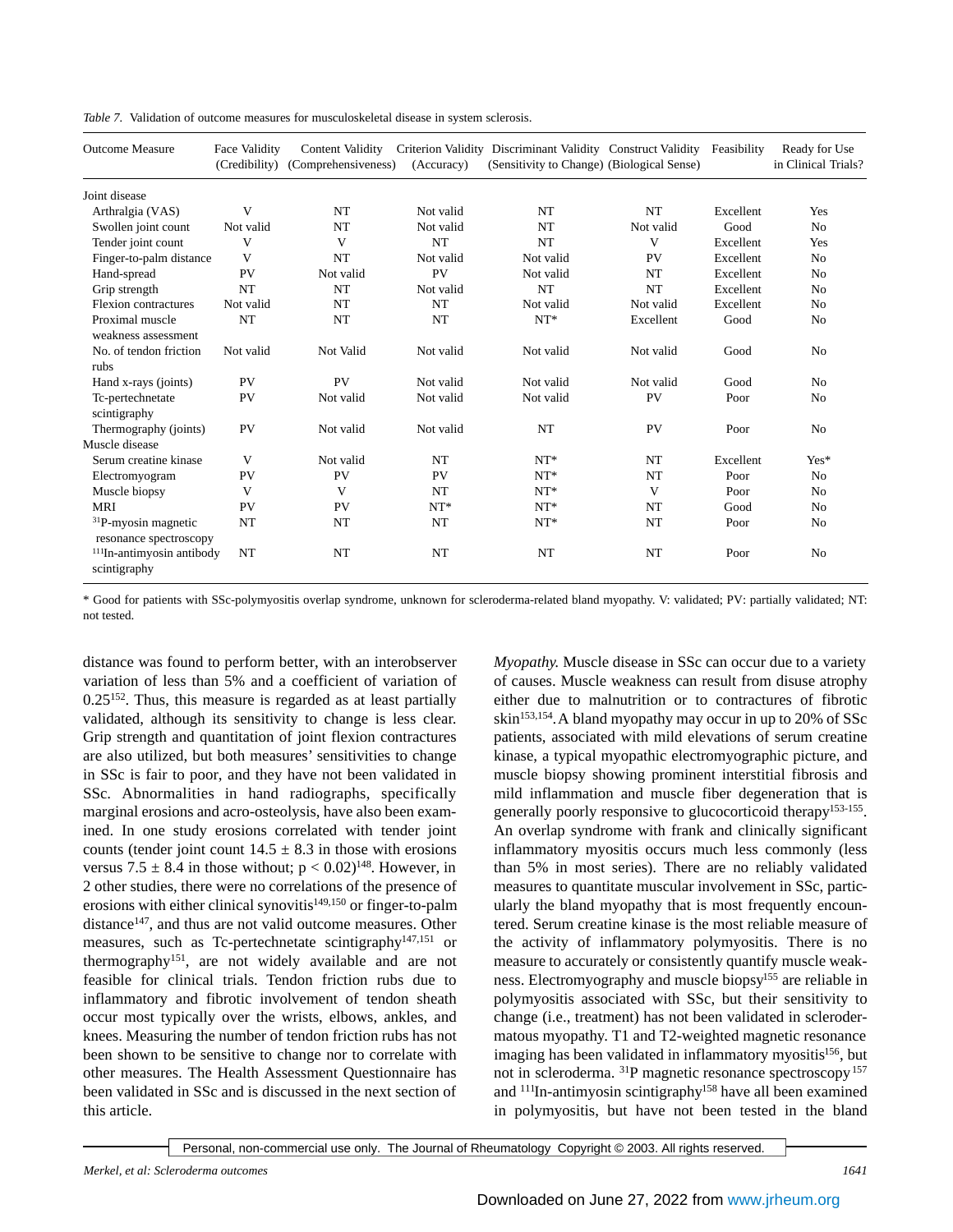myopathy associated with SSc and are not widely available, and thus are not feasible for clinical trials.

*Conclusions and future directions of research.* Future studies should be directed toward further validation of measures with excellent feasibility, such as tender joint counts and grip strength, and at testing sensitivity to change of other measures, such as flexion contractures and handspread. Better methods to quantify proximal muscle strength are needed. Defining the sensitivity to change in the bland myopathy of SSc of measures that have been validated in polymyositis, such as serial creatine kinase measurements and MRI scanning, will be important to advance research on SSc-related myopathy. Ongoing work on outcome measures in idiopathic inflammatory myopathies may provide guidance to similar measures in SSc.

#### **Outcome Measures for Function and Health-Related Quality of Life in Systemic Sclerosis**

The use of functional and health-related quality of life (HRQOL) measures for chronic diseases has been widely recommended. These measures can be either generic or disease-specific<sup>159</sup>. Generic measures are usually multidimensional and encompass various aspects of health and function, most commonly physical, mental, and social functioning, and symptom distress. They can be used across diseases and can provide a good measure of the burden of illness from a given disease in comparison to other conditions. A disadvantage of generic measures is that if they do not include specific and important aspects of a given condition, they may not be adequately sensitive to change for specific disease states. Disease-specific measures focus on the aspects relevant to the disease under study, and are more discriminative and responsive than generic instruments, but they cannot be used across diseases for comparative purposes. It has been suggested that both disease-specific and generic measures be used simultaneously in clinical trials<sup>159</sup>. Table 8 summarizes the current state of validation of measures of the various functional and HRQOLmeasures in SSc.

The use of functional and HRQOL measures in SSc has been limited. To date, only one functional measure, the Health Assessment Questionnaire  $(HAQ)$ <sup>160</sup>, has been adequately evaluated in SSc<sup>16, 20, 104, 161-167</sup>, but it only considers physical functioning. The HAQ was originally developed for arthritis, so it is not truly "specific" for SSc. The Scleroderma HAQ (SHAQ) includes the disability and pain scales of the HAQ plus 5 VAS that patients use to rate scleroderma-specific problems in the preceding week including pulmonary disease, digital ulcers, Raynaud's phenomenon, GI disease, and skin disease<sup>20</sup>. The SHAQ has also been partially validated by examining its relationship with other measures, its ability to discriminate among patients with severe and mild disease, its properties as a predictor of survival, and its responsiveness in clinical trials and cohort studies<sup>16,20,104,165,167</sup>. The evidence for responsiveness is limited, but this is due in part to the lack of effective therapies in SSc, which results in very few patients showing detectable improvement.

Three additional functional scales have been developed: (1) the Systemic Sclerosis Questionnaire (SySQ) (German language) was developed by Ruof, *et al*<sup>168</sup>; (2) an 11-item Functional Questionnaire specific for SSc that evaluates upper limb function<sup>169</sup>; and (3) the Scleroderma Functional Index, an 11-item scale (French language) that has not been widely used<sup>170</sup>. In a comparative study the Scleroderma Functional Index was shown to be less discriminative than the HAQ for patients with varying disease severity $11$ .

Several generic instruments have been developed to evaluate HRQOL [1996 #1224] including the SF-36, the Sickness Impact Profile, and the Quality of Well-Being Scale, among others. Although these measures have been validated and are commonly used in a number of rheumatic diseases, their use in SSc has been limited, and there are only limited preliminary published data using the SF-36 in patients with SSc from the GENISOS study and from Italian investigators $171-173$ . The inclusion of the SF-36 into current therapeutic trials will undoubtedly help validate this instrument for use with patients with SSc.

*Table 8.* Validation of outcome measures for function and health related quality of life in systemic sclerosis.

| <b>Outcome Measure</b>                                               | Face Validity<br>(Credibility) | Content Validity<br>(Comprehensiveness) | (Accuracy) | Criterion Validity Discriminant Validity Construct Validity Feasibility<br>(Sensitivity to Change) (Biological Sense) |    |                    | Ready for Use<br>in Clinical Trials? |
|----------------------------------------------------------------------|--------------------------------|-----------------------------------------|------------|-----------------------------------------------------------------------------------------------------------------------|----|--------------------|--------------------------------------|
| HAQ <sup>16,20,104,161-167</sup>                                     | V                              | PV                                      | V          | PV                                                                                                                    | PV | Excellent          | Yes                                  |
| <b>SHAQ Visual Analog</b><br>Scales <sup>16,20,104,161,165,167</sup> | v                              | PV                                      | V          | PV                                                                                                                    | PV | Excellent          | Yes                                  |
| SySQ <sup>168</sup>                                                  | V                              |                                         | PV         | <b>NT</b>                                                                                                             | PV | Excellent (German) | N <sub>0</sub>                       |
| Functional Questionnaire,<br>upper limb <sup>169</sup>               | V                              |                                         | U          | U                                                                                                                     | NT | Excellent          | No                                   |
| Scleroderma Functional<br>Index, upper limb <sup>170</sup>           | v                              | U                                       | NT         | NT                                                                                                                    | NT | Excellent (French) | N <sub>0</sub>                       |
| $SF-36^{171-173}$                                                    | v                              | NT                                      | PV         | U                                                                                                                     | NT | Excellent          | N <sub>0</sub>                       |

HAQ: Health Assessment Questionnaire; SHAQ: Scleroderma Health Assessment Questionnaire; SySQ: Systemic Sclerosis Questionnaire; V: validated; PV: partially validated; NT: not tested; U: unclear.

Personal, non-commercial use only. The Journal of Rheumatology Copyright © 2003. All rights reserved.

*1642 The Journal of Rheumatology 2003; 30:7*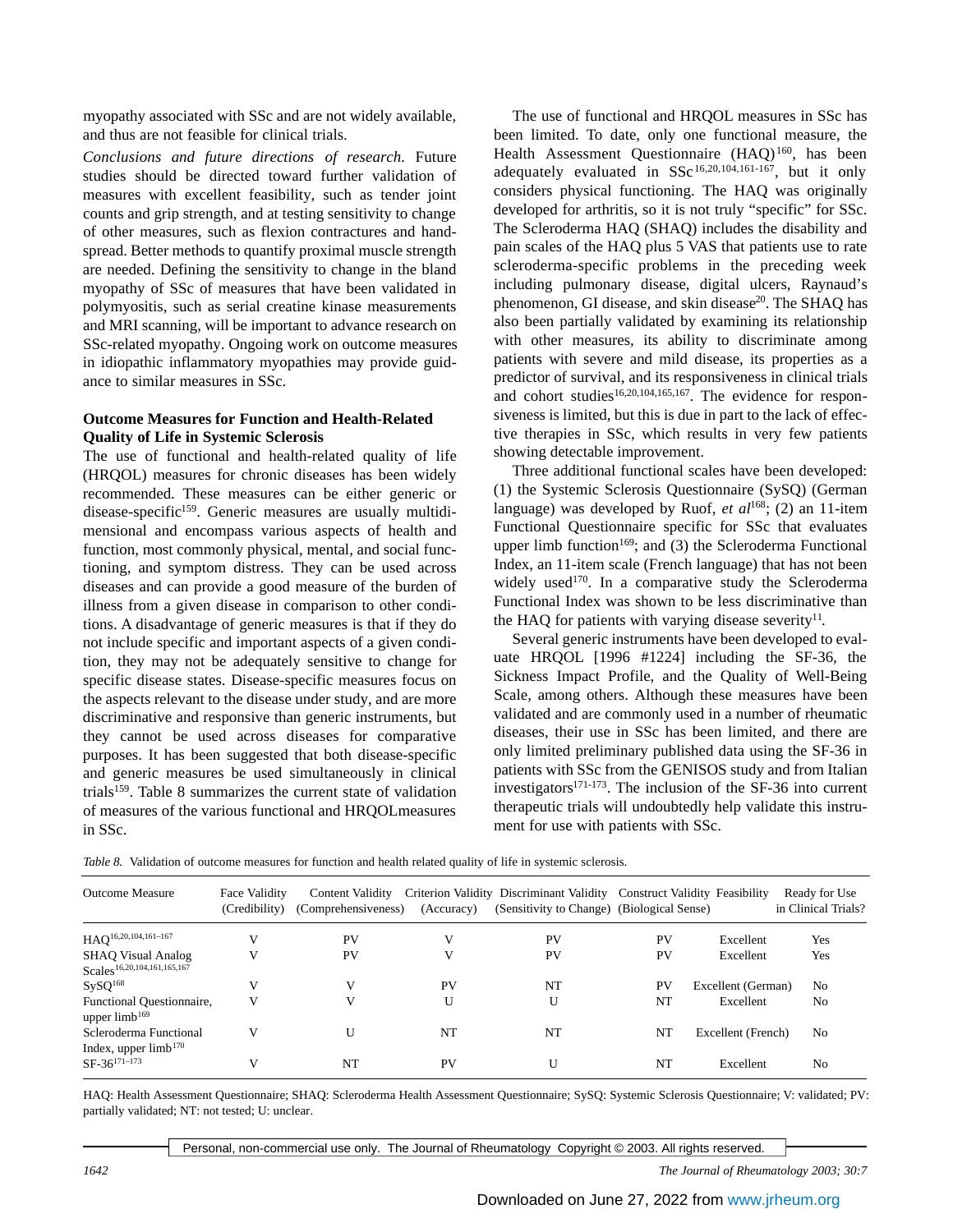*Conclusions and future directions of research.* The use of functional and HRQOL measures in SSc has been limited, and only the HAQ has been adequately evaluated. Although it shows good psychometric properties, it only considers physical functioning. SSc is a multisystem disorder, with a broad spectrum of organ manifestations, some of which are unique, and it seems desirable to use both disease-specific and generic measures to evaluate functioning and HRQOL. Additional research on existing or modified instruments is needed. The development of new, more comprehensive patient-centered tools that assess the impact of the various disease components on function and well being is also recommended.

#### **DISCUSSION**

Along with an understanding, or at least a model, for the pathogenesis of the disease, validated measures of response will allow movement towards effective treatment of SSc. For example, some understanding of the pathogenesis of renal disease in SSc along with the use of validated measures such as blood pressure measurements and measurement of mortality eventually led to the use of angiotensin-converting enzyme inhibitors in scleroderma renal crisis. This now common treatment of scleroderma renal crisis would not have been possible without accepted and validated measures of response — blood pressure and mortality.

During the past 20 years, slow but steady progress has been made in developing outcomes tools to measure change in SSc, as evidenced by the work outlined above. However, as also outlined above, there are insufficient well validated tools ready for use for many of the core domains of illness in SSc. Of course, outcomes such as mortality require little validation, and there is work presently being done to examine the ability to use tools in SSc that have been developed for other indications or in normal populations. An example of that is the SF-36, which is being tested for its validity in SSc.

The literature with respect to outcome measures in SSc was reviewed at the OMERACT 6 meeting. Presenters and the audience discussed the results and made suggestions about what areas or domains needed to be improved or validated as outcome measures in SSc. It became immediately clear that certain domains would be particularly difficult to separate. For example, it appeared quite difficult to separate, using clinically available or potentially available tools, the cardiac from the pulmonary systems. On the other hand, the manifestation of disease in certain other domains was so uncommon that it was deemed unwise to tackle them at this juncture. An example of such a domain is the peripheral nervous system.

As one of the purposes of this workshop was to suggest directions and research needs in the area of outcome measures in SSc, significant time was taken eliciting ideas for future research. In this context, the task of OMERACT is to "point the way." It is not to mandate any task or designate anyone, specifically, to do the task. Agendas for the future direction of outcomes assessment for different domains are outlined at the end of each section above. Any individual or group of individuals can decide on what to do and how to approach the research.

It is our hope that SSc researchers will join with metrologists, epidemiologists, and statisticians to answer some of the questions and research agendas outlined in this article. Combined with the marked increase in new pharmaceutical agents for patients with SSc, progress in development and validation of outcome measures for use in clinical trials in SSc will lead to more effective treatment of SSc as well as to a better understanding of the pathogenesis of this complex and sometimes devastating disease.

#### **REFERENCES**

- 1. Tugwell P, Bombardier C. A methodologic framework for developing and selecting endpoints in clinical trials. J Rheumatol 1982;9:758-62.
- 2. Boers M, Brooks P, Strand CV, Tugwell P. The OMERACTfilter for Outcome Measures in Rheumatology. J Rheumatol 1998;25:198-9.
- 3. Bellamy N. Clinimetric concepts in outcome assessment: the OMERACTfilter. J Rheumatol 1999;26:948-50.
- 4. Rodnan GP, Lipinski E, Luksick J. Skin thickness and collagen content in progressive systemic sclerosis and localized scleroderma. Arthritis Rheum 1979;22:130-40.
- 5. Furst DE, Clements PJ, Steen VD, et al. The modified Rodnan skin score is an accurate reflection of skin biopsy thickness in systemic sclerosis. J Rheumatol 1998;25:84-8.
- 6. Kahaleh MB, Sultany GL, Smith EA, Huffstutter JE, Loadholt CB, LeRoy EC. A modified scleroderma skin scoring method. Clin Exp Rheumatol 1986;4:367-9.
- 7. Furst DE, Clements PJ, Hillis S, et al. Immunosuppression with chlorambucil, versus placebo, for scleroderma. Results of a three-year, parallel, randomized, double-blind study. Arthritis Rheum 1989;32:584-93.
- 8. Clements PJ, Lachenbruch PA, Ng SC, Simmons M, Sterz M, Furst DE. Skin score. A semiquantitative measure of cutaneous involvement that improves prediction of prognosis in systemic sclerosis. Arthritis Rheum 1990;33:1256-63.
- 9. Clements PJ, Lachenbruch PA, Seibold JR, et al. Skin thickness score in systemic sclerosis: an assessment of interobserver variability in 3 independent studies. J Rheumatol 1993;20:1892-6.
- 10. Clements P, Lachenbruch P, Siebold J, et al. Inter and intraobserver variability of total skin thickness score (modified Rodnan TSS) in systemic sclerosis. J Rheumatol 1995;22:1281-5.
- 11. Pope JE, Baron M, Bellamy N, et al. Variability of skin scores and clinical measurements in scleroderma. J Rheumatol 1995;22:1271-6.
- 12. Steen VD, Medsger TA Jr, Rodnan GP. D-Penicillamine therapy in progressive systemic sclerosis (scleroderma): a retrospective analysis. Ann Intern Med 1982;97:652-9.
- 13. Rook AH, Freundlich B, Jegasothy BV, et al. Treatment of systemic sclerosis with extracorporeal photochemotherapy. Results of a multicenter trial. Arch Dermatol 1992;128:337-46.
- 14. van den Hoogen FH, Boerbooms AM, Swaak AJ, Rasker JJ, van Lier HJ, van de Putte LB. Comparison of methotrexate with placebo in the treatment of systemic sclerosis: a 24 week randomized double-blind trial, followed by a 24 week observational trial. Br J Rheumatol 1996;35:364-72.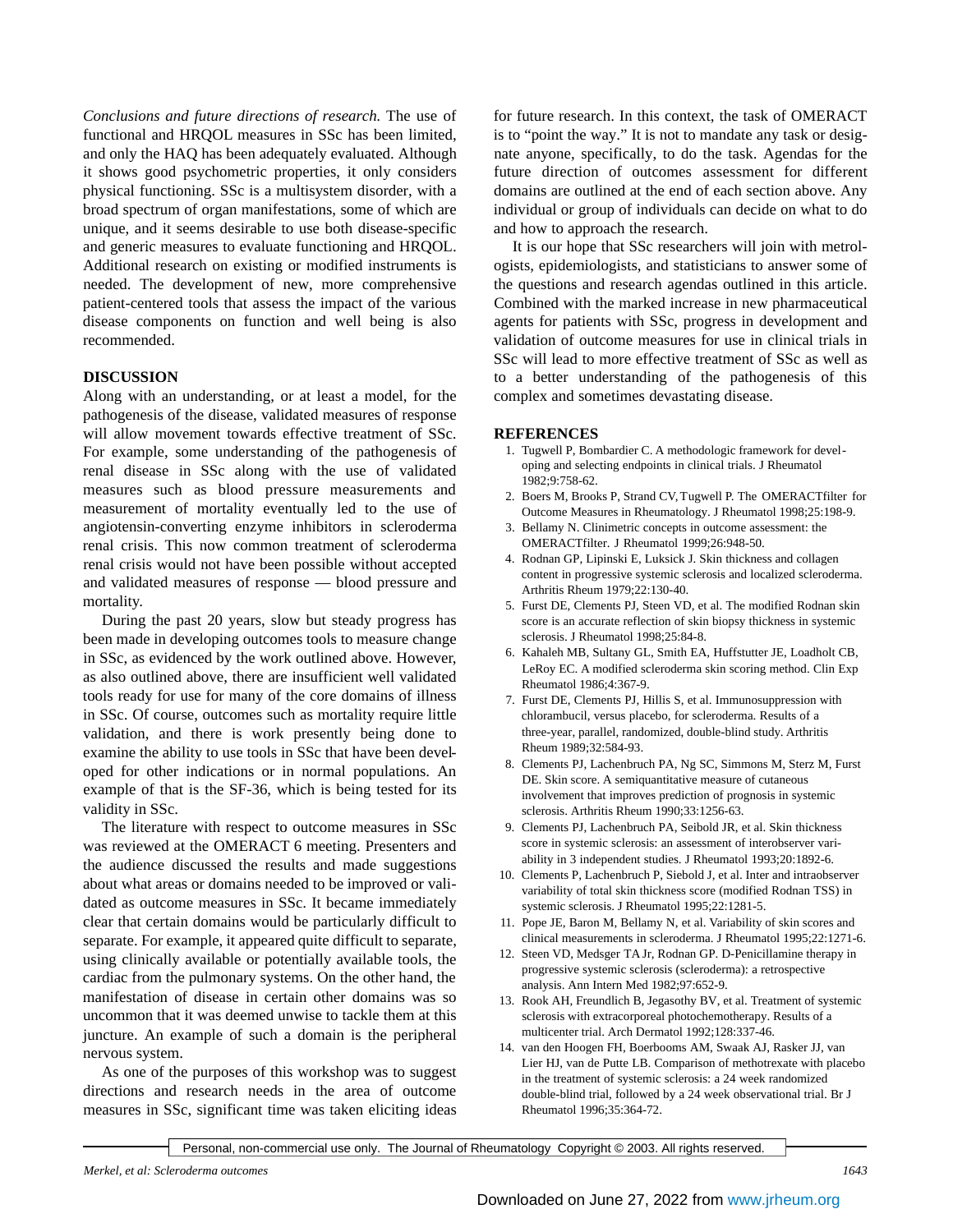- 15. Clements PJ, Furst DE, Wong WK, et al. High-dose versus low-dose D-penicillamine in early diffuse systemic sclerosis: analysis of a two-year, double-blind, randomized, controlled clinical trial. Arthritis Rheum 1999;42:1194-203.
- 16. Seibold JR, Korn JH, Simms R, et al. Recombinant human relaxin in the treatment of scleroderma. A randomized, double-blind, placebo-controlled trial. Ann Intern Med 2000;132:871-9.
- 17. Clements PJ, Hurwitz EL, Wong WK, et al. Skin thickness score as a predictor and correlate of outcome in systemic sclerosis: high-dose versus low-dose penicillamine trial. Arthritis Rheum 2000; 43:2445-54.
- 18. Pope JE, Bellamy N, Seibold JR, et al. A randomized, controlled trial of methotrexate versus placebo in early diffuse scleroderma. Arthritis Rheum 2001;44:1351-8.
- 19. Steen VD, Medsger TA Jr, Osial TA Jr, Ziegler GL, Shapiro AP, Rodnan GP. Factors predicting development of renal involvement in progressive systemic sclerosis. Am J Med 1984;76:779-86.
- 20. Steen VD, Medsger TA Jr. The value of the Health Assessment Questionnaire and special patient-generated scales to demonstrate change in systemic sclerosis patients over time. Arthritis Rheum 1997;40:1984-91.
- 21. Steen VD, Medsger TA Jr. Improvement in skin thickening in systemic sclerosis associated with improved survival. Arthritis Rheum 2001;44:2828-35.
- 22. Scheja A, Akesson A. Comparison of high frequency (20 MHz) ultrasound and palpation for the assessment of skin involvement in systemic sclerosis (scleroderma). Clin Exp Rheumatol 1997; 15:283-8.
- 23. Balbir-Gurman A, Denton CP, Nichols B, et al. Non-invasive measurement of biomechanical skin properties in systemic sclerosis. Ann Rheum Dis 2002;61:237-41.
- 24. Merkel PA, Kaluta A, Brancaleon L, et al. New methods of assessing skin disease in scleroderma: use of durometers, photonic devices, and comparison to modified Rodnan skin scoring [abstract]. Arthritis Rheum 2001;44 Suppl:S330.
- 25. Steen VD, Conte C, Owens GR, Medsger TA Jr. Severe restrictive lung disease in systemic sclerosis. Arthritis Rheum 1994;37:1283-9.
- 26. Stupi AM, Steen VD, Owens GR, Barnes EL, Rodnan GP, Medsger TA Jr. Pulmonary hypertension in the CREST syndrome variant of systemic sclerosis. Arthritis Rheum 1986;29:515-24.
- 27. Wells AU, King AD, Rubens MB, Cramer D, du Bois RM, Hansell DM. Lone cryptogenic fibrosing alveolitis: a functionalmorphologic correlation based on extent of disease on thin-section computed tomography. Am J Respir Crit Care Med 1997; 155:1367-75.
- 28. Risk C, Epler GR, Gaensler EA. Exercise alveolar-arterial oxygen pressure difference in interstitial lung disease. Chest 1984;85:69-74.
- 29. Xaubet A, Agusti C, Luburich P, et al. Pulmonary function tests and CTscan in the management of idiopathic pulmonary fibrosis. Am J Respir Crit Care Med 1998;158:431-6.
- 30. Chinet T, Jaubert F, Dusser D, Danel C, Chretien J, Huchon GJ. Effects of inflammation and fibrosis on pulmonary function in diffuse lung fibrosis. Thorax 1990;45:675-8.
- 31. Cherniack RM, Colby TV, Flint A, et al. Correlation of structure and function in idiopathic pulmonary fibrosis. Am J Respir Crit Care Med 1995;151:1180-8.
- 32. Watters LC, King TE, Schwarz MI, Waldron JA, Stanford RE, Cherniack RM. A clinical, radiographic, and physiologic scoring system for the longitudinal assessment of patients with idiopathic pulmonary fibrosis. Am Rev Respir Dis 1986;133:97-103.
- 33. Schwaiblmair M, Behr J, Fruhmann G. Cardiorespiratory responses to incremental exercise in patients with systemic sclerosis. Chest 1996;110:1520-5.
- 34. Chang JA, Curtis JR, Patrick DL, Raghu G. Assessment of health-related quality of life in patients with interstitial lung disease.

Chest 1999;116:1175-82.

- 35. Behr J, Vogelmeier C, Beinert T, et al. Bronchoalveolar lavage for evaluation and management of scleroderma disease of the lung. Am J Respir Crit Care Med 1996;154:400-6.
- 36. Pignone A, Matucci-Cerinic M, Lombardi A, et al. High resolution computed tomography in systemic sclerosis. Real diagnostic utilities in the assessment of pulmonary involvement and comparison with other modalities of lung investigation. Clin Rheumatol 1992; 11:465-72.
- 37. Wells AU, Hansell DM, Rubens MB, et al. Fibrosing alveolitis in systemic sclerosis: indices of lung function in relation to extent of disease on computed tomography. Arthritis Rheum 1997; 40:1229-36.
- 38. King TE Jr, Tooze JA, Schwarz MI, Brown KR, Cherniack RM. Predicting survival in idiopathic pulmonary fibrosis: scoring system and survival model. Am J Respir Crit Care Med 2001;164:1171-81.
- 39. Hanson D, Winterbauer RH, Kirtland SH, Wu R. Changes in pulmonary function test results after 1 year of therapy as predictors of survival in patients with idiopathic pulmonary fibrosis. Chest 1995;108:305-10.
- 40. Erbes R, Schaberg T, Loddenkemper R. Lung function tests in patients with idiopathic pulmonary fibrosis. Are they helpful for predicting outcome? Chest 1997;111:51-7.
- 41. Bouros D, Wells AU, Nicholson AG, et al. Histopathologic subsets of fibrosing alveolitis in patients with systemic sclerosis and their relationship to outcome. Am J Respir Crit Care Med 2002; 165:1581-6.
- 42. Raghu G, Cain K, Winterbauer R. Improved forced vital capacity, DLSOSB and resting  $P(A-a)$  O<sub>2</sub> measurements at one year predict long term survival in idiopathic pulmonary fibrosis [abstract]. Am Rev Respir Dis 1991;143:A57.
- 43. Garrard CS, Emmons C. The reproducibility of the respiratory responses to maximum exercise. Respiration 1986;49:94-100.
- 44. Marciniuk DD, Watts RE, Gallagher CG. Reproducibility of incremental maximal cycle ergometer testing in patients with restrictive lung disease. Thorax 1993;48:894-8.
- 45. Silver RM, Miller KS, Kinsella MB, Smith EA, Schabel SI. Evaluation and management of scleroderma lung disease using bronchoalveolar lavage. Am J Med 1990;88:470-6.
- 46. White B, Moore WC, Wigley FM, Xiao HQ, Wise RA. Cyclophosphamide is associated with pulmonary function and survival benefit in patients with scleroderma and alveolitis. Ann Intern Med 2000;132:947-54.
- 47. Ziesche R, Hofbauer E, Wittmann K, Petkov V, Block LH. A preliminary study of long-term treatment with interferon gamma-1b and low-dose prednisolone in patients with idiopathic pulmonary fibrosis. N Engl J Med 1999;341:1264-9.
- 48. Harris-Eze AO, Sridhar G, Clemens RE, Zintel TA, Gallagher CG, Marciniuk DD. Role of hypoxemia and pulmonary mechanics in exercise limitation in interstitial lung disease. Am J Respir Crit Care Med 1996;154:994-1001.
- 49. Hansen JE, Wasserman K. Pathophysiology of activity limitation in patients with interstitial lung disease. Chest 1996;109:1566-76.
- 50. Wells AU, Hansell DM, Haslam PL, et al. Bronchoalveolar lavage cellularity: lone cryptogenic fibrosing alveolitis compared with the fibrosing alveolitis of systemic sclerosis. Am J Respir Crit Care Med 1998;157:1474-82.
- 51. Harrison NK, Myers AR, Corrin B, et al. Structural features of interstitial lung disease in systemic sclerosis. Am Rev Respir Dis 1991;144:706-13.
- 52. Warrick JH, Bhalla M, Schabel SI, Silver RM. High resolution computed tomography in early scleroderma lung disease. J Rheumatol 1991;18:1520-8.
- 53. Peters-Golden M, Wise RA, Hochberg MC, Stevens MB, Wigley FM. Carbon monoxide diffusing capacity as predictor of outcome in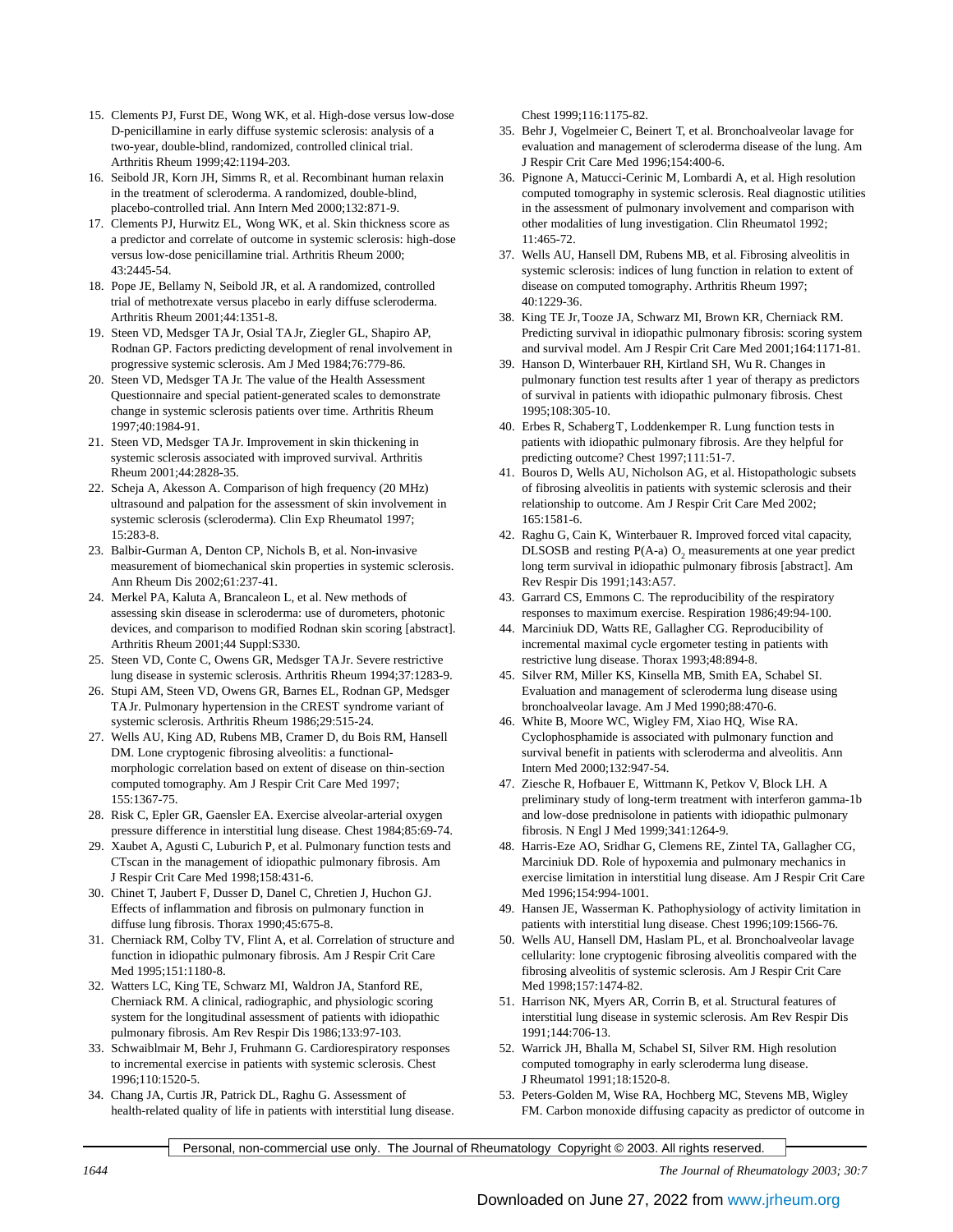systemic sclerosis. Am J Med 1984;77:1027-34.

- 54. Wells AU, Cullinan P, Hansell DM, et al. Fibrosing alveolitis associated with systemic sclerosis has a better prognosis than lone cryptogenic fibrosing alveolitis. Am J Respir Crit Care Med 1994;149:1583-90.
- 55. Ungerer RG, Tashkin DP, Furst D, et al. Prevalence and clinical correlates of pulmonary arterial hypertension in progressive systemic sclerosis. Am J Med 1983;75:65-74.
- 56. Crapo RO, Jensen RL, Wanger JS. Single-breath carbon monoxide diffusing capacity. Clin Chest Med 2001;22:637-49.
- 57. Steen VD, Graham G, Conte C, Owens G, Medsger TA Jr. Isolated diffusing capacity reduction in systemic sclerosis. Arthritis Rheum 1992;35:765-70.
- 58. Kazerooni EA, Martinez FJ, Flint A, et al. Thin-section CT obtained at 10-mm increments versus limited three-level thin-section CTfor idiopathic pulmonary fibrosis: correlation with pathologic scoring. AJR Am J Roentgenol 1997;169:977-83.
- 59. Diot E, Boissinot E, Asquier E, et al. Relationship between abnormalities on high-resolution CTand pulmonary function in systemic sclerosis. Chest 1998;114:1623-9.
- 60. Kim EA, Johkoh T, Lee KS, et al. Interstitial pneumonia in progressive systemic sclerosis: serial high-resolution CTfindings with functional correlation. J Comput Assist Tomogr 2001; 25:757-63.
- 61. Gay SE, Kazerooni EA, Toews GB, et al. Idiopathic pulmonary fibrosis: predicting response to therapy and survival. Am J Respir Crit Care Med 1998;157:1063-72.
- 62. Wells AU, Hansell DM, Rubens MB, Cullinan P, Black CM, du Bois RM. The predictive value of appearances on thin-section computed tomography in fibrosing alveolitis. Am Rev Respir Dis 1993;148:1076-82.
- 63. Watters LC, Schwarz MI, Cherniack RM, et al. Idiopathic pulmonary fibrosis. Pretreatment bronchoalveolar lavage cellular constituents and their relationships with lung histopathology and clinical response to therapy. Am Rev Respir Dis 1987;135:696-704.
- 64. Wallaert B, Hatron PY, Grosbois JM, Tonnel AB, Devulder B, Voisin C. Subclinical pulmonary involvement in collagen-vascular diseases assessed by bronchoalveolar lavage. Relationship between alveolitis and subsequent changes in lung function. Am Rev Respir Dis 1986;133:574-80.
- 65. Witt C, Borges AC, John M, Fietze I, Baumann G, Krause A. Pulmonary involvement in diffuse cutaneous systemic sclerosis: broncheoalveolar fluid granulocytosis predicts progression of fibrosing alveolitis. Ann Rheum Dis 1999;58:635-40.
- 66. Turner-Warwick M, Haslam PL. The value of serial bronchoalveolar lavages in assessing the clinical progress of patients with cryptogenic fibrosing alveolitis. Am Rev Respir Dis 1987;  $135:26-34$
- 67. Harrison NK, Glanville AR, Strickland B, et al. Pulmonary involvement in systemic sclerosis: the detection of early changes by thin section CTscan, bronchoalveolar lavage and 99mTc-DTPA clearance. Respir Med 1989;83:403-14.
- 68. O'Donnell DE, Chau LK, Webb KA. Qualitative aspects of exertional dyspnea in patients with interstitial lung disease. J Appl Physiol 1998;84:2000-9.
- 69. Badesch DB, Tapson VF, McGoon MD, et al. Continuous intravenous epoprostenol for pulmonary hypertension due to the scleroderma spectrum of disease. A randomized, controlled trial. Ann Intern Med 2000;132:425-34.
- 70. Rubin LJ, Badesch DB, Barst RJ, et al. Bosentan therapy for pulmonary arterial hypertension. N Engl J Med 2002;346:896-903.
- 71. Channick RN, Simonneau G, Sitbon O, et al. Effects of the dual endothelin-receptor antagonist bosentan in patients with pulmonary hypertension: a randomised placebo-controlled study. Lancet 2001;358:1119-23.
- 72. Fulmer JD, Roberts WC, von Gal ER, Crystal RG. Morphologic-physiologic correlates of the severity of fibrosis and degree of cellularity in idiopathic pulmonary fibrosis. J Clin Invest 1979;63:665-76.
- 73. Wax D, Garofano R, Barst RJ. Effects of long-term infusion of prostacyclin on exercise performance in patients with primary pulmonary hypertension. Chest 1999;116:914-20.
- 74. Guyatt GH, Sullivan MJ, Thompson PJ, et al. The 6-minute walk: a new measure of exercise capacity in patients with chronic heart failure. CMAJ 1985;132:919-23.
- 75. Denton CP, Cailes JB, Phillips GD, Wells AU, Black CM, Bois RM. Comparison of Doppler echocardiography and right heart catheterization to assess pulmonary hypertension in systemic sclerosis. Br J Rheumatol 1997;36:239-43.
- 76. Rich S, D'Alonzo GE, Dantzker DR, Levy PS. Magnitude and implications of spontaneous hemodynamic variability in primary pulmonary hypertension. Am J Cardiol 1985;55:159-63.
- 77. Simonneau G, Herve P, Petitpretz P, et al. Detection of a reversible component in primary pulmonary hypertension: value of prostacyclin acute infusion [abstract]. Am Rev Respir Dis 1986;133:A223.
- 78. Raffy O, Azarian R, Brenot F, et al. Clinical significance of the pulmonary vasodilator response during short-term infusion of prostacyclin in primary pulmonary hypertension. Circulation 1996;93:484-8.
- 79. Owens GR, Follansbee WP. Cardiopulmonary manifestations of systemic sclerosis. Chest 1987;91:118-27.
- 80. McWhorter JE, LeRoy EC. Pericardial disease in scleroderma (systemic sclerosis). Am J Med 1974;57:566-75.
- 81. Smith JW, Clements PJ, Levisman J, Furst D, Ross M. Echocardiographic features of progressive systemic sclerosis. Correlation with hemodynamic and postmortem studies. Am J Med 1979;66:28-33.
- 82. Follansbee WP, Curtiss EI, Rahko PS, et al. The electrocardiogram in systemic sclerosis (scleroderma). Study of 102 consecutive cases with functional correlations and review of the literature. Am J Med 1985;79:183-92.
- 83. Hesselstrand R, Scheja A, Akesson A. Mortality and causes of death in a Swedish series of systemic sclerosis patients. Ann Rheum Dis 1998;57:682-6.
- 84. Follansbee WP, Curtiss EI, Medsger TA Jr, et al. Physiologic abnormalities of cardiac function in progressive systemic sclerosis with diffuse scleroderma. N Engl J Med 1984;310:142-8.
- 85. Ferri C, Di Bello V, Martini A, et al. Heart involvement in systemic sclerosis: an ultrasonic tissue characterisation study. Ann Rheum Dis 1998;57:296-302.
- 86. Kahan A, Devaux JY, Amor B, et al. Nifedipine and thallium-201 myocardial perfusion in progressive systemic sclerosis. N Engl J Med 1986;314:1397-402.
- 87. Kostis JB, Seibold JR, Turkevich D, et al. Prognostic importance of cardiac arrhythmias in systemic sclerosis. Am J Med 1988; 84:1007-15.
- 88. Antoniades L, Sfikakis PP, Mavrikakis M. Glucocorticoid effects on myocardial performance in patients with systemic sclerosis. Clin Exp Rheumatol 2001;19:431-7.
- 89. Valentini G, Vitale DF, Giunta A, et al. Diastolic abnormalities in systemic sclerosis: evidence for associated defective cardiac functional reserve. Ann Rheum Dis 1996;55:455-60.
- 90. Giunta A, Tirri E, Maione S, et al. Right ventricular diastolic abnormalities in systemic sclerosis. Relation to left ventricular involvement and pulmonary hypertension. Ann Rheum Dis 2000;59:94-8.
- 91. Kazzam E, Caidahl K, Hillgren R, Gustafsson R, Waldenstrom A. Non-invasive evaluation of long-term cardiac effects of captopril in systemic sclerosis. J Intern Med 1991;230:203-12.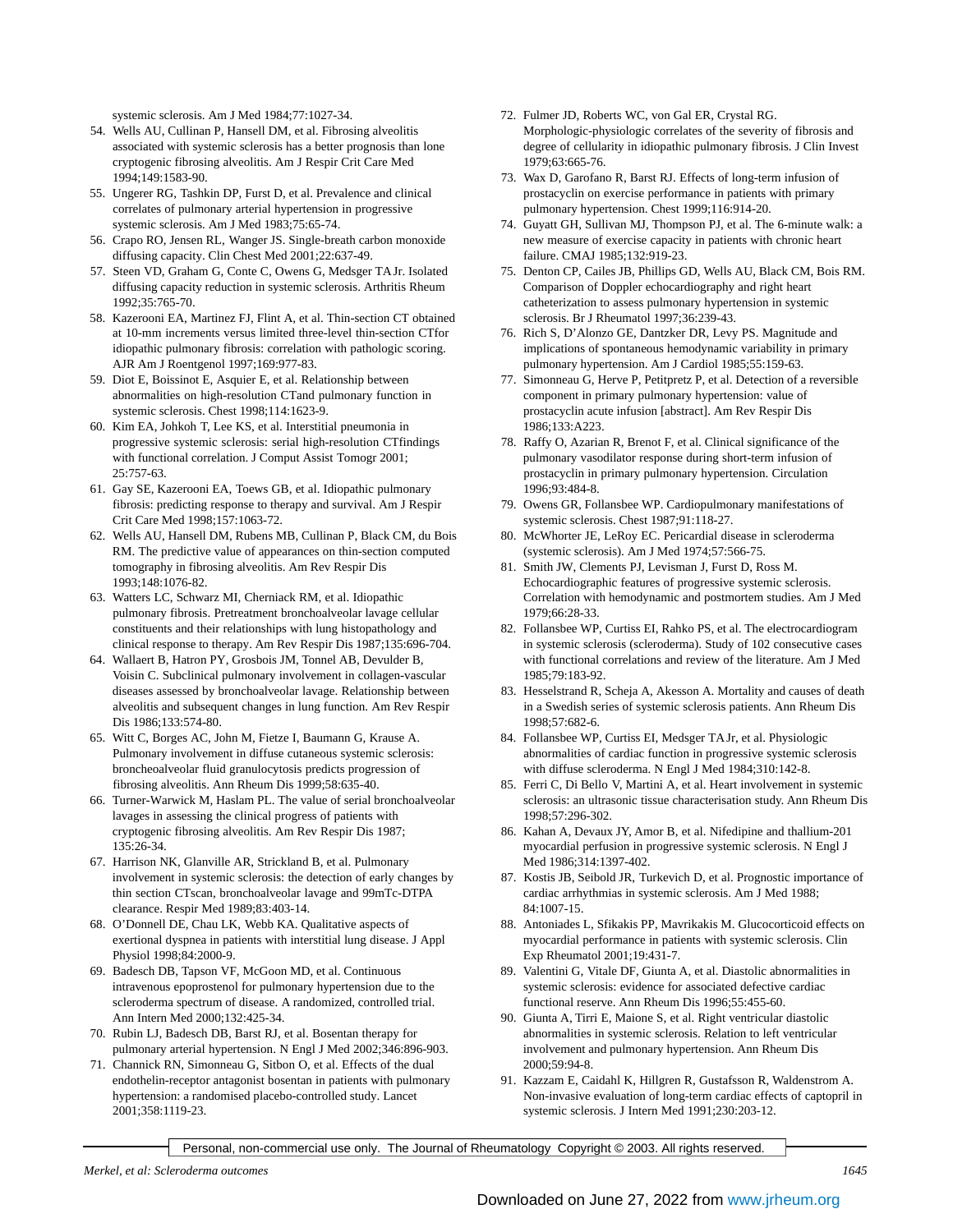- 92. Bilan A, Chibowska M, Makaruk B, et al. Enalapril (10 mg/day) in systemic sclerosis. One year, double blind, randomised study (ESS-1): echocardiographic substudy — three months follow-up. Adv Exp Med Biol 1999;455:279-83.
- 93. Belch JJ, Newman P, Drury JK, et al. Successful treatment of Raynaud's syndrome with prostacyclin. Thromb Haemost 1981;45:255-6.
- 94. McHugh NJ, Csuka M, Watson H, et al. Infusion of iloprost, a prostacyclin analogue, for treatment of Raynaud's phenomenon in systemic sclerosis. Ann Rheum Dis 1988;47:43-7.
- 95. Kyle MV, Belcher G, Hazleman BL. Placebo controlled study showing therapeutic benefit of iloprost in the treatment of Raynaud's phenomenon. J Rheumatol 1992;19:1403-6.
- 96. Wigley FM, Wise RA, Seibold JR, et al. Intravenous iloprost infusion in patients with Raynaud phenomenon secondary to systemic sclerosis. A multicenter, placebo-controlled, double-blind study. Ann Intern Med 1994;120:199-206.
- 97. Vayssairat M. Controlled multicenter double blind trial of an oral analog of prostacyclin in the treatment of primary Raynaud's phenomenon. French Microcirculation Society Multicentre Group for the Study of Vascular Acrosyndromes. J Rheumatol 1996;23:1917-20.
- 98. Wigley FM, Korn JH, Csuka ME, et al. Oral iloprost treatment in patients with Raynaud's phenomenon secondary to systemic sclerosis: a multicenter, placebo-controlled, double-blind study. Arthritis Rheum 1998;41:670-7.
- 99. Black CM, Halkier-Sorensen L, Belch JJ, et al. Oral iloprost in Raynaud's phenomenon secondary to systemic sclerosis: a multicentre, placebo-controlled, dose-comparison study. Br J Rheumatol 1998;37:952-60.
- 100. Dziadzio M, Denton CP, Smith R, et al. Losartan therapy for Raynaud's phenomenon and scleroderma: clinical and biochemical findings in a fifteen-week, randomized, parallel-group, controlled trial. Arthritis Rheum 1999;42:2646-55.
- 101. Herrick AL, Hollis S, Schofield D, et al. A double-blind placebo-controlled trial of antioxidant therapy in limited cutaneous systemic sclerosis. Clin Exp Rheumatol 2000;18:349-56.
- 102. Gardinali M, Pozzi MR, Bernareggi M, et al. Treatment of Raynaud's phenomenon with intravenous prostaglandin E1 alphacyclodextrin improves endothelial cell injury in systemic sclerosis. J Rheumatol 2001;28:786-94.
- 103. Sambo P, Amico D, Giacomelli R, et al. Intravenous N-acetylcysteine for treatment of Raynaud's phenomenon secondary to systemic sclerosis: a pilot study. J Rheumatol 2001;28:2257-62.
- 104. Merkel PA, Herlyn K, Martin RW, et al. Measuring disease activity and functional status in patients with scleroderma and Raynaud's phenomenon. Arthritis Rheum 2002;46:2410-20.
- 105. Maricq HR, LeRoy EC. Patterns of finger capillary abnormalities in connective tissue disease by "wide-field" microscopy. Arthritis Rheum 1973;16:619-28.
- 106. ter Borg EJ, Piersma-Wichers G, Smit AJ, Kallenberg CG, Wouda AA. Serial nailfold capillary microscopy in primary Raynaud's phenomenon and scleroderma. Semin Arthritis Rheum 1994;24:40-7.
- 107. Jayanetti S, Smith CP, Moore T, Jayson MI, Herrick AL. Thermography and nailfold capillaroscopy as noninvasive measures of circulation in children with Raynaud's phenomenon. J Rheumatol 1998;25:997-9.
- 108. Herrick AL, Clark S. Quantifying digital vascular disease in patients with primary Raynaud's phenomenon and systemic sclerosis. Ann Rheum Dis 1998;57:70-8.
- 109. Wesseling H, den Heeten A, Wouda AA. Sublingual and oral isoxsuprine in patients with Raynaud's phenomenon. Eur J Clin Pharmacol 1981;20:329-33.
- 110. Leppert J, Jonasson T, Nilsson H, Ringqvist I. The effect of isradipine, a new calcium-channel antagonist, in patients with

primary Raynaud's phenomenon: a single-blind dose-response study. Cardiovasc Drugs Ther 1989;3:397-401.

- 111. Leppert J. Limitation of finger systolic pressure measurement as a diagnostic test for primary Raynaud's phenomenon in a female population. Clin Physiol 1989;9:457-65.
- 112. Weber A, Bounameaux H. Effects of low-dose nifedipine on a cold provocation test in patients with Raynaud's disease. J Cardiovasc Pharmacol 1990;15:853-5.
- 113. Chucker FD, Fowler RC, Hurley CW. Photoplethysmometry and thermography in Raynaud's disorders. A preliminary report. Angiology 1973;24:612-8.
- 114. Ring EF, Bacon PA. Quantitative thermographic assessment of inositol nicotinate therapy in Raynaud's phenomena. J Int Med Res 1977;5:217-22.
- 115. Meloni F, Transi MG, Sciacca V, De Felice C, Bagarone A, Sciacca A. Therapeutic efficacy of ketanserin, a selective antagonist of the serotonin (5-HT2) receptors, in primary and secondary Raynaud's phenomenon. Angiology 1987;38:530-6.
- 116. Whitmore SE, Wigley FM, Wise RA. Acute effect of topical minoxidil on digital blood flow in patients with Raynaud's phenomenon. J Rheumatol 1995;22:50-4.
- 117. Anderson ME, Hollis S, Moore T, Jayson MI, Herrick AL. Non-invasive assessment of vascular reactivity in forearm skin of patients with primary Raynaud's phenomenon and systemic sclerosis. Br J Rheumatol 1996;35:1281-8.
- 118. Pistorius MA, Planchon B, de Faucal P. Plethysmographic cold test for diagnosis and evaluation of the severity of Raynaud's phenomenon. Validation of the method by factorial analysis of correspondences in 541 patients. Int Angiol 1994;13:10-4.
- 119. Kallenberg CG, Wouda AA, Meems L, Wesseling H. Once daily felodipine in patients with primary Raynaud's phenomenon. Eur J Clin Pharmacol 1991;40:313-5.
- 120. Traub YM, Shapiro AP, Rodnan GP, et al. Hypertension and renal failure (scleroderma renal crisis) in progressive systemic sclerosis. Review of a 25-year experience with 68 cases. Medicine (Baltimore) 1983;62:335-52.
- 121. Steen VD, Costantino JP, Shapiro AP, Medsger TA Jr. Outcome of renal crisis in systemic sclerosis: relation to availability of angiotensin converting enzyme inhibitors. Ann Intern Med 1990;113:352-7.
- 122. Gavras H, Gavras I, Cannon PJ, Brunner HR, Laragh JH. Is elevated plasma renin activity of prognostic importance in progressive systemic sclerosis? Arch Intern Med 1977;137:1554-8.
- 123. Helfrich DJ, Banner B, Steen VD, Medsger TA Jr. Normotensive renal failure in systemic sclerosis. Arthritis Rheum 1989;32:1128-34.
- 124. Clements PJ, Lachenbruch PA, Furst DE, Maxwell M, Danovitch G, Paulus HE. Abnormalities of renal physiology in systemic sclerosis. A prospective study with 10-year followup. Arthritis Rheum 1994;37:67-74.
- 125. Warren BH, Rosch J. Angiography in the diagnosis of renal scleroderma. Radiol Clin 1977;46:194-202.
- 126. McCoy RC, Tisher CC, Pepe PF, Cleveland LA. The kidney in progressive systemic sclerosis: immunohistochemical and antibody elution studies. Lab Invest 1976;35:124-31.
- 127. Mallee C, Meijers KA, Cats A. Renal scleroderma, value of clinical markers. Clin Exp Rheumatol 1985;3:287-90.
- 128. Cannon PJ, Hassar M, Case DB, Casarella WJ, Sommers SC, LeRoy EC. The relationship of hypertension and renal failure in scleroderma (progressive systemic sclerosis) to structural and functional abnormalities of the renal cortical circulation. Medicine (Baltimore) 1974;53:1-46.
- 129. Poirier TJ, Rankin GB. Gastrointestinal manifestations of progressive systemic scleroderma based on a review of 364 cases. Am J Gastroenterol 1972;58:30-44.
- 130. Sjogren RW. Gastrointestinal motility disorders in scleroderma.

Personal, non-commercial use only. The Journal of Rheumatology Copyright © 2003. All rights reserved.

*1646 The Journal of Rheumatology 2003; 30:7*